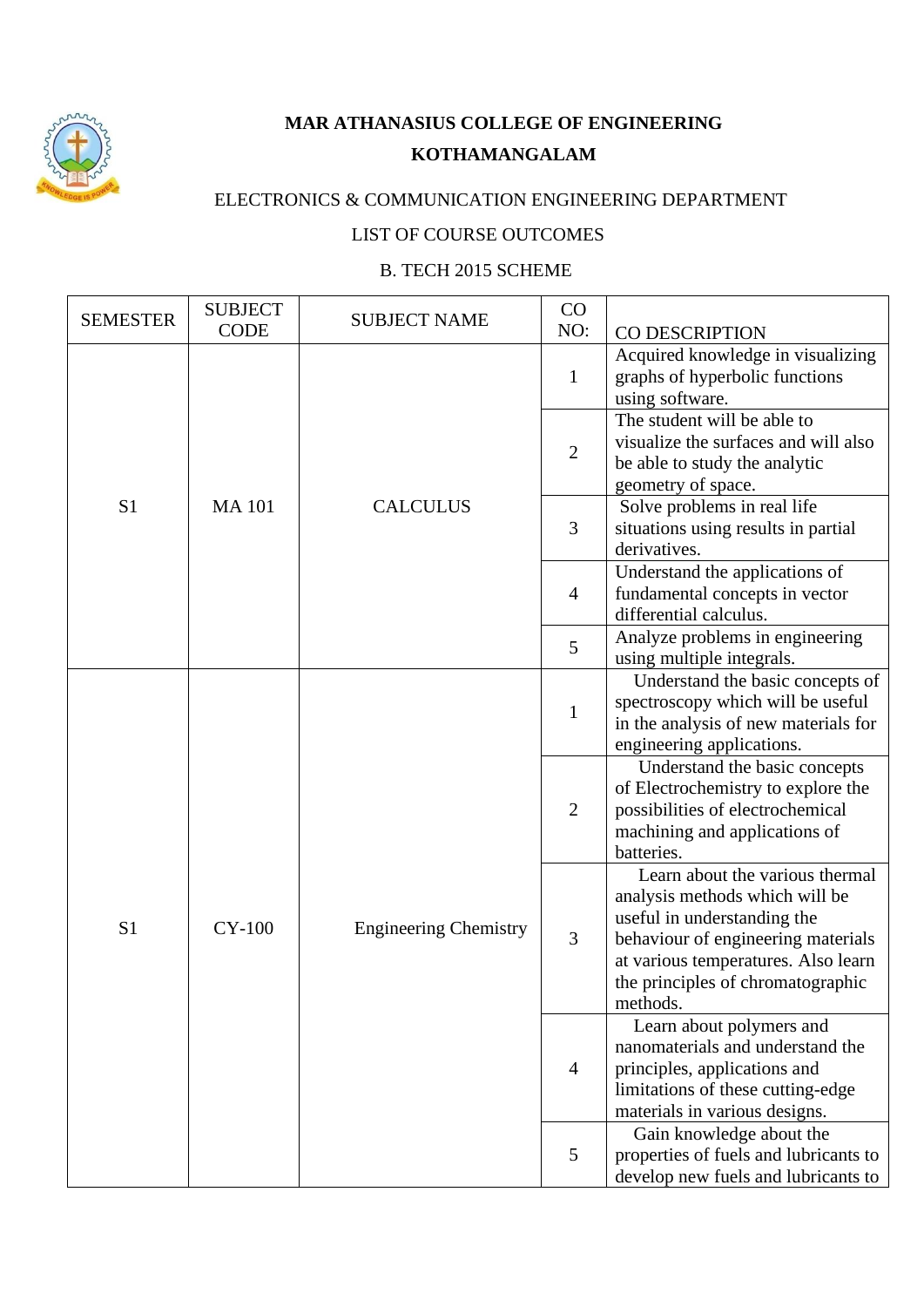|                |               |                        |                | increase the efficiency of           |
|----------------|---------------|------------------------|----------------|--------------------------------------|
|                |               |                        |                | automobiles                          |
|                |               |                        |                | Study various types of water-        |
|                |               |                        | 6              | treatment methods including          |
|                |               |                        |                | sewage to develop skill for treating |
|                |               |                        |                | industrial wastewater.               |
|                |               |                        | $\mathbf{1}$   | Identify different active and        |
|                |               |                        |                | passive electronic components.       |
|                |               |                        | $\overline{2}$ | Design and setup simple circuits     |
|                |               |                        |                | using different types of diodes.     |
|                |               |                        |                | Understand the working principles    |
|                |               |                        | 3              | of transistors and Junction Field    |
|                |               | <b>INTRODUCTION TO</b> |                | Effect Transistors and use them in   |
| S <sub>1</sub> | BE 101-04     | <b>ELECTRONICS</b>     |                | electronic circuits.                 |
|                |               | <b>ENGINEERING</b>     |                | Use the knowledge on diodes and      |
|                |               |                        | $\overline{4}$ | other basic components to            |
|                |               |                        |                | implement wave shaping circuits.     |
|                |               |                        | 5              | Design and set up regulators and     |
|                |               |                        |                | power supplies.                      |
|                |               |                        |                | Operate electronic instruments to    |
|                |               |                        | 6              | measure voltage and current values   |
|                |               |                        |                | in electronic circuits.              |
|                |               |                        |                |                                      |
|                |               |                        |                | Understand the concept of            |
|                |               |                        | $\mathbf{1}$   | sustainability, sustainable          |
|                |               |                        |                | development, standard of living      |
|                |               |                        |                | and quality of life                  |
|                |               |                        |                | Get awareness about different        |
|                |               |                        | $\overline{2}$ | types of pollution, its agents,      |
|                |               |                        |                | threats to sustainability and its    |
|                |               |                        |                | controlling measures                 |
|                |               |                        |                | Analyze different international      |
|                |               |                        | 3              | standards to meet sustainability     |
|                |               |                        |                | criteria & assessment methods for    |
|                |               | <b>INTRODUCTION TO</b> |                | environment management               |
| S <sub>1</sub> | <b>BE</b> 103 | <b>SUSTAINABLE</b>     |                | Describe green energy concepts in    |
|                |               | <b>ENGINEERING</b>     |                | design, construction, and            |
|                |               |                        | $\overline{4}$ | certification practice for           |
|                |               |                        |                | environment management,              |
|                |               |                        |                | sustainable cities/buildings &       |
|                |               |                        |                | scope of its implementation          |
|                |               |                        |                | Get clear concept about various      |
|                |               |                        | 5              | renewable & nonrenewable             |
|                |               |                        |                | sources of energy & its related      |
|                |               |                        |                | project concept                      |
|                |               |                        | 6              | Discuss about urbanization,          |
|                |               |                        |                | industrialization & how poverty      |
|                |               |                        |                | can be reduced in India              |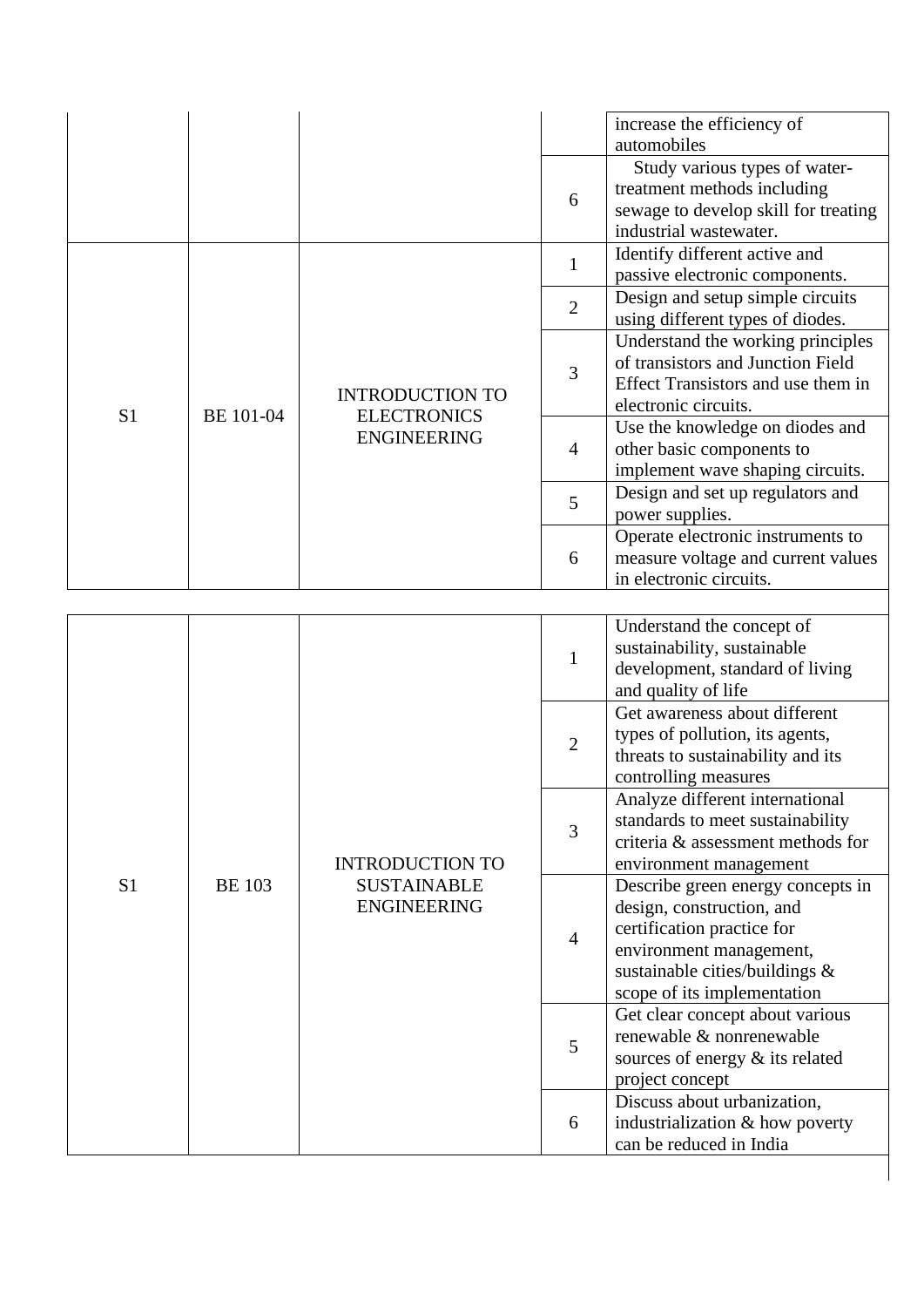|                |               |                      |                | Distinguish between different                                          |
|----------------|---------------|----------------------|----------------|------------------------------------------------------------------------|
|                |               |                      | $\mathbf{1}$   | active and passive components and                                      |
|                |               |                      |                | test those components.                                                 |
|                |               |                      |                | Operate an Electronic Design                                           |
|                |               |                      | $\overline{2}$ | Automation tool and interpret data<br>sheets of basic components       |
|                |               |                      |                | Use different electronic                                               |
|                |               |                      | 3              | instruments to perform                                                 |
|                |               | <b>ELECTRONICS</b>   |                | experiments                                                            |
| S1             | <b>EC</b> 110 | <b>ENGINEERING</b>   |                | Implement electronic circuits by                                       |
|                |               | <b>WORKSHOP</b>      |                | interconnecting components on                                          |
|                |               |                      | $\overline{4}$ | breadboard as well as by PCB                                           |
|                |               |                      |                | soldering                                                              |
|                |               |                      | 5              | Create single sided PCB for simple                                     |
|                |               |                      |                | circuits using manual etching.                                         |
|                |               |                      |                | Recognize the subsystems of a                                          |
|                |               |                      | 6              | desktop computer and also set up                                       |
|                |               |                      |                | and identify the subsystems of a                                       |
|                |               |                      |                | Public Address system and TV.                                          |
|                |               |                      |                |                                                                        |
|                | <b>CY 110</b> |                      | 1              | Learn the estimation hardness by                                       |
|                |               |                      |                | complexometric titration and<br>understand the working of PH           |
|                |               |                      |                | meter                                                                  |
|                |               |                      |                | Understand the basic principles of                                     |
|                |               |                      | $\overline{2}$ | spectroscopy and the use of                                            |
|                |               |                      |                | Colorimeter in the estimation of                                       |
|                |               |                      |                | unknown concentration and in the                                       |
|                |               |                      |                | determination of molar                                                 |
|                |               |                      |                | absorptivity                                                           |
|                |               | <b>ENGINEERING</b>   |                | Study the effect of concentration                                      |
| S <sub>1</sub> |               |                      | 3              | on the emf of Daniel cell and                                          |
|                |               | <b>CHEMISTRY LAB</b> |                | hence to verify the Nernst equation                                    |
|                |               |                      | $\overline{4}$ | Learn titration using potentiometer<br>for the estimation of $Fe2+$ in |
|                |               |                      |                | Mohr's salt solution                                                   |
|                |               |                      |                | Understand the working of                                              |
|                |               |                      |                | conductivity meter and the                                             |
|                |               |                      | 5              | determination of conductivity of                                       |
|                |               |                      |                | unknown solutions                                                      |
|                |               |                      |                | Study the basic principles of                                          |
|                |               |                      | 6              | emission spectroscopy and the                                          |
|                |               |                      |                | working of Flame                                                       |
|                |               |                      |                | photometer                                                             |
|                |               |                      |                |                                                                        |
|                |               | <b>DIFFERENTIAL</b>  |                | Understand the application of                                          |
| S <sub>2</sub> | <b>MA102</b>  | <b>EQUATIONS</b>     | 1              | differential equations in                                              |
|                |               |                      |                | engineering problems.                                                  |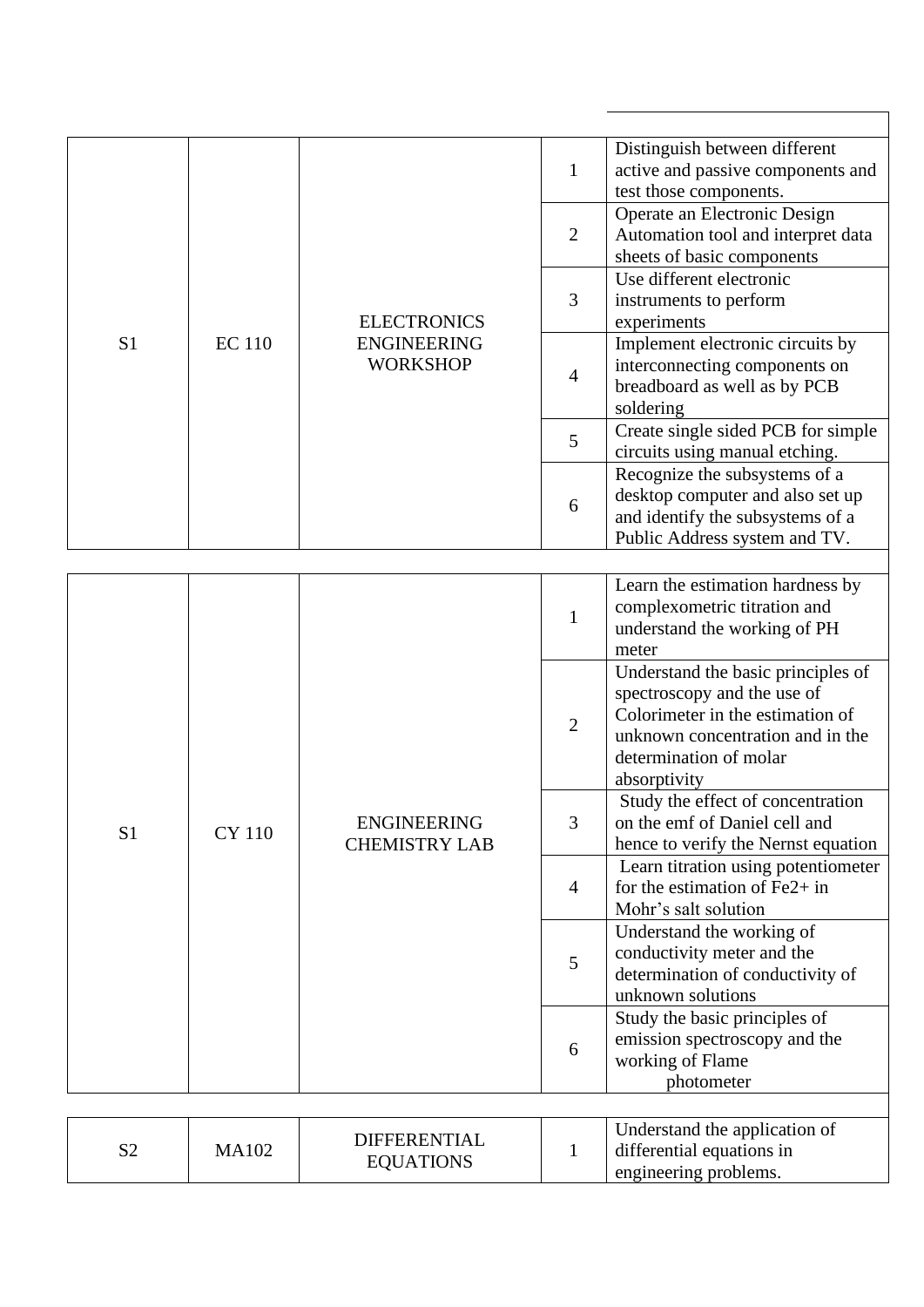|                |                                                        |                                              | $\overline{2}$                                                                                                                                                                                                         | Learn the concepts of solving non-<br>homogeneous linear ODE and<br>apply in various engineering<br>problems.                                                                                 |
|----------------|--------------------------------------------------------|----------------------------------------------|------------------------------------------------------------------------------------------------------------------------------------------------------------------------------------------------------------------------|-----------------------------------------------------------------------------------------------------------------------------------------------------------------------------------------------|
|                |                                                        |                                              | 3                                                                                                                                                                                                                      | Under the concepts of Fourier<br>series respresentation of functions<br>appearing in various engineering<br>problems.                                                                         |
|                |                                                        |                                              | $\overline{4}$                                                                                                                                                                                                         | Analyse solution of partial<br>differential equations and utilize it<br>for solving problems in machine<br>design theory and mechanical<br>vibration problems.                                |
|                |                                                        |                                              | 5                                                                                                                                                                                                                      | Ability to analyse one dimensional<br>wave equation and its solution.                                                                                                                         |
|                |                                                        |                                              | $\mathbf{1}$                                                                                                                                                                                                           | Familiarity with the theory of<br>oscillations and the ability to apply<br>it to various systems.                                                                                             |
|                | S <sub>2</sub><br>PH 100<br><b>ENGINEERING PHYSICS</b> |                                              | $\overline{2}$                                                                                                                                                                                                         | Ability to analyze interference in<br>optical systems, ability to apply<br>interferometric techniques in<br>material science                                                                  |
|                |                                                        |                                              | 3                                                                                                                                                                                                                      | Ability to apply optical<br>polarization in material anaysis;<br>familiarity with superconductors<br>and their tech. Applications                                                             |
|                |                                                        |                                              | $\overline{4}$                                                                                                                                                                                                         | Ability to apply the principles of<br>statistical mechanics and quantum<br>mechanics in order to calculate<br>various physical parameters.                                                    |
|                |                                                        | 5                                            | To enable the student to utilize<br>ultrasonic waves in material<br>analysis; to gain an ability to<br>determine relevant architectural<br>parameters during the design of<br>rooms having optimal acoustic<br>profile |                                                                                                                                                                                               |
|                |                                                        |                                              | 6                                                                                                                                                                                                                      | Familiarity with the theory and<br>applications of laser and optical<br>fibres; an ability to utilize optical<br>fibres and optical detectors in<br>various design of devices for<br>sensing. |
|                |                                                        |                                              |                                                                                                                                                                                                                        |                                                                                                                                                                                               |
| S <sub>2</sub> | <b>CE 100</b>                                          | <b>BASICS OF CIVIL</b><br><b>ENGINEERING</b> | $\mathbf{1}$                                                                                                                                                                                                           | Make the students aware of the<br>relevance of civil engineering and<br>various disciplines.                                                                                                  |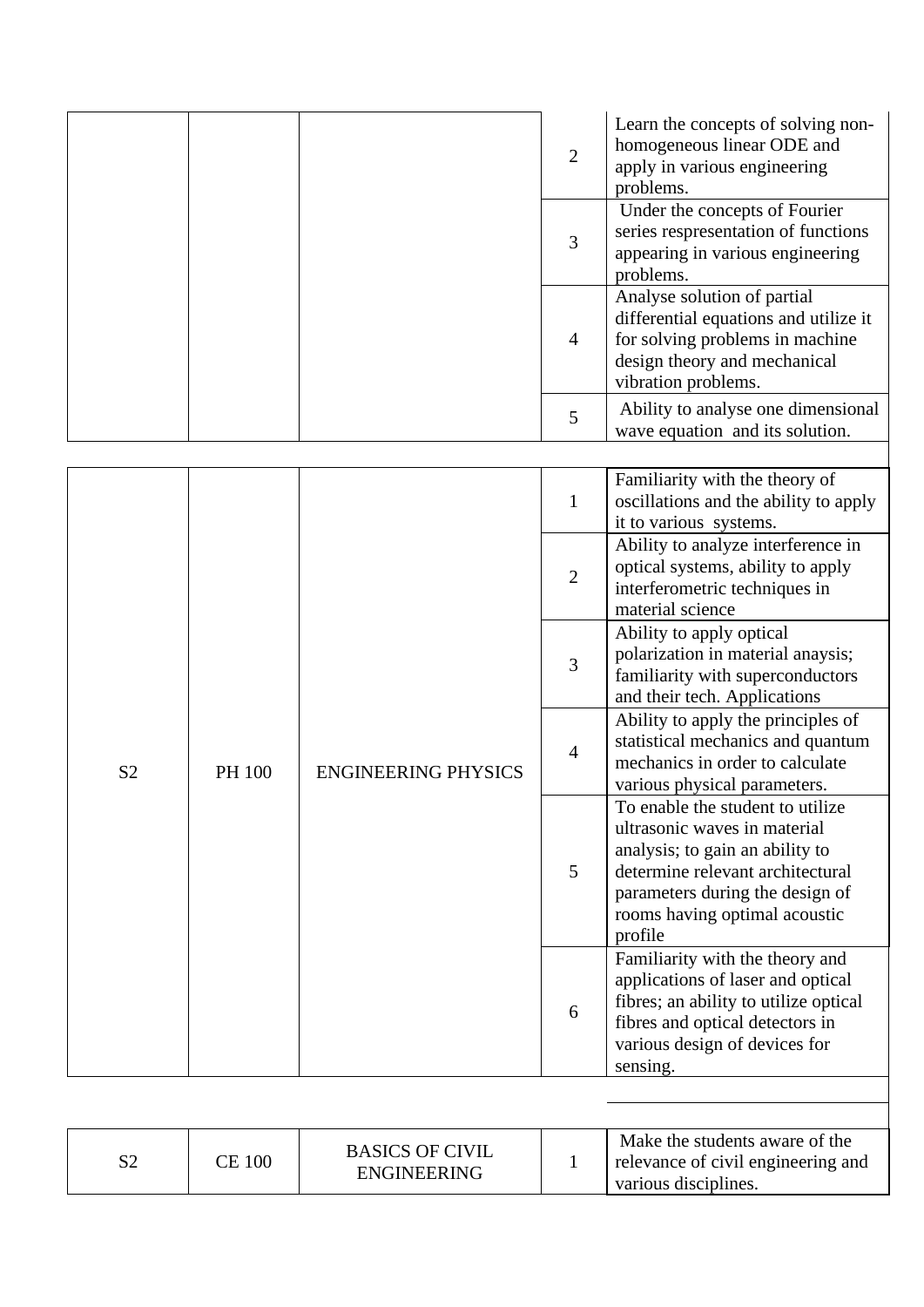|                |              |                        | $\overline{2}$ | Ability to develop building plans<br>based on their requirements.                                                           |
|----------------|--------------|------------------------|----------------|-----------------------------------------------------------------------------------------------------------------------------|
|                |              |                        | 3              | Make the students aware of the<br>importance of measurements and<br>various instruments used in<br>horizontal measurements. |
|                |              |                        | $\overline{4}$ | Make the students aware of<br>vertical measurements and their<br>significance.                                              |
|                |              |                        | 5              | Ability to know the components<br>and characteristics of common<br>building materials.                                      |
|                |              |                        | 6              | Make the students aware of various<br>building services. To get the<br>concept of intelligent buildings.                    |
|                |              |                        |                |                                                                                                                             |
|                |              |                        | $\mathbf{1}$   | Identify various problems, define<br>them with clarity and generate<br>creative ideas.                                      |
|                | <b>BE102</b> | Design and Engineering | $\overline{2}$ | Describe different processes<br>involved in design.                                                                         |
|                |              |                        | 3              | Develop a model from prototype<br>while considering various<br>organizational standards.                                    |
| S <sub>2</sub> |              |                        | $\overline{4}$ | Design quality products by<br>considering safety standards and<br>minimizing the waste generated.                           |
|                |              |                        | 5              | Use a product centered approach to<br>make its attributes more user<br>friendly.                                            |
|                |              |                        | 6              | Explain the post production aspects<br>of a product.                                                                        |

|                |                                            |   | Ability to measure signal<br>parameters using CRO.                                                                                               |                                                                                                   |
|----------------|--------------------------------------------|---|--------------------------------------------------------------------------------------------------------------------------------------------------|---------------------------------------------------------------------------------------------------|
|                |                                            |   | $\overline{2}$                                                                                                                                   | Insight into the various features of<br>the Newton's Rings system.                                |
| S <sub>2</sub> | <b>ENGINEERING PHYSICS</b><br>PH110<br>LAB | 3 | Familiarity with the diffraction<br>pattern of a transmission grating<br>and Familiarity with the diffraction<br>pattern of a reflection grating |                                                                                                   |
|                |                                            |   | $\overline{4}$                                                                                                                                   | Insight into thermo electric effect.                                                              |
|                |                                            |   | 5                                                                                                                                                | Familiarity with polarizers and<br>analyzers and Familiarity with the<br>working of polarimeters. |
|                |                                            | 6 | Ability to analyze the I-V<br>characteristics of a solar cell.                                                                                   |                                                                                                   |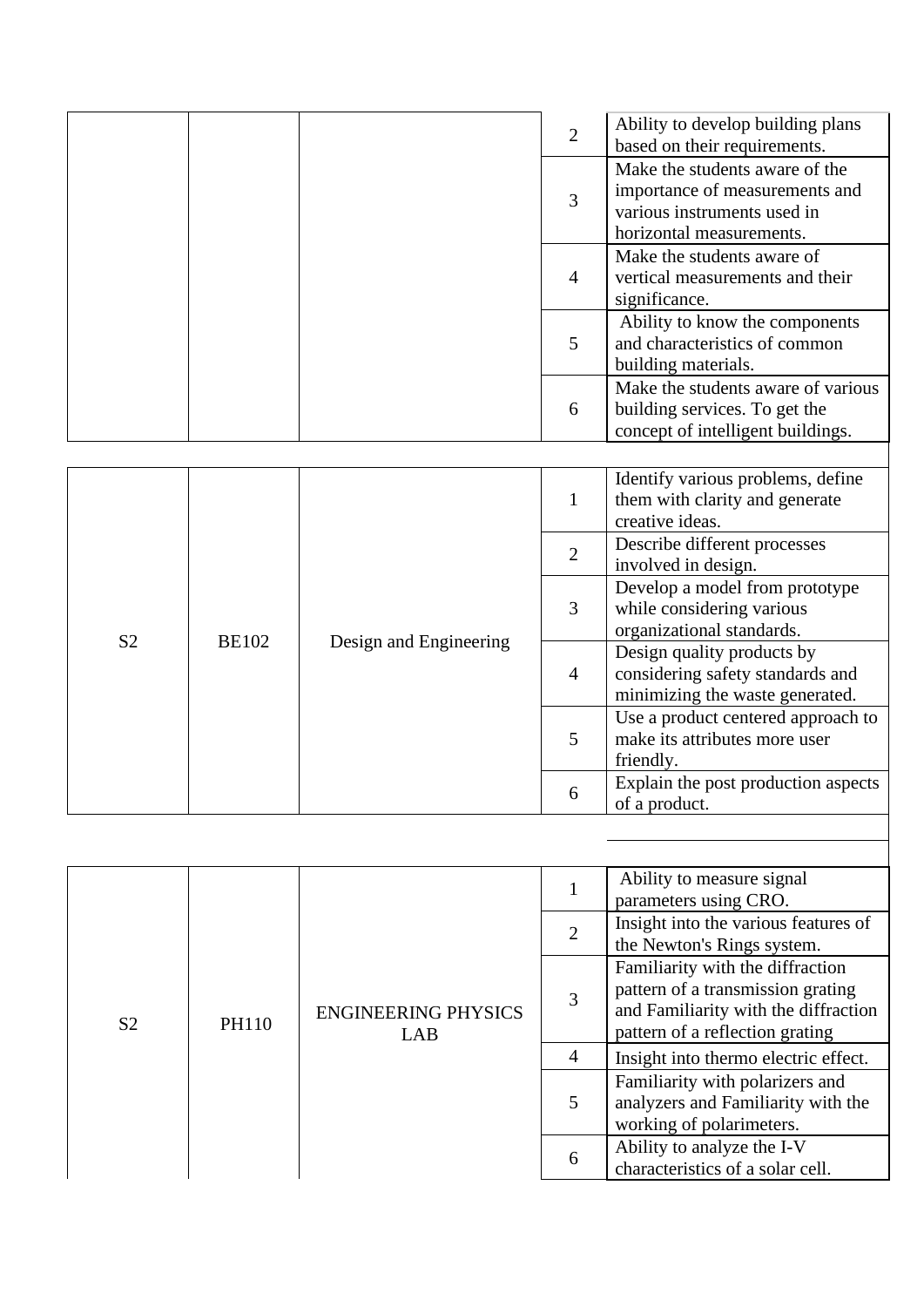|                |              |                            |                | Identify analytic functions and                                         |
|----------------|--------------|----------------------------|----------------|-------------------------------------------------------------------------|
|                |              |                            | $\mathbf{1}$   | Harmonic functions                                                      |
|                |              |                            | $\overline{2}$ | Identify conformal mappings and                                         |
|                |              |                            |                | some important transformations<br>Evaluation of integrals using         |
|                |              | LINEAR ALGEBRA AND         | 3              | Cauchy's integral formula                                               |
| S <sub>3</sub> | <b>MA201</b> | <b>COMPLEX</b>             |                | Evaluate real definite Integrals as                                     |
|                |              | <b>ANALYSIS</b>            | $\overline{4}$ | application of Residue Theorem                                          |
|                |              |                            | 5              | Solve any given system of linear                                        |
|                |              |                            |                | equations                                                               |
|                |              |                            | 6              | Find the Eigen values of a matrix<br>and how to diagonalize a matrix    |
|                |              |                            |                | Apply the knowledge of basic                                            |
|                |              |                            |                | circuit laws and identify the best                                      |
|                |              |                            | $\mathbf{1}$   | approach to use reduce the                                              |
|                |              |                            |                | electrical network.                                                     |
|                |              |                            | $\overline{2}$ | Evaluate the s-domain                                                   |
|                | <b>EC201</b> | NETWORK THEORY             |                | representation of different<br>functions.                               |
| S <sub>3</sub> |              |                            |                | Analyze the circuits using s-                                           |
|                |              |                            | 3              | domain transformations.                                                 |
|                |              |                            | 4              | Recognize the importance of                                             |
|                |              |                            | 5              | network functions.                                                      |
|                |              |                            |                | Identify, analyze and reduce the<br>two port networks.                  |
|                |              |                            |                | Understand the concept of                                               |
|                |              |                            | 6              | resonance and coupled circuits                                          |
|                |              |                            |                | Understand the basics of                                                |
|                |              |                            | $\mathbf{1}$   | semiconductor physics and analyse<br>the carrier transport mechanism in |
|                |              |                            |                | intrinsic and extrinsic                                                 |
|                |              |                            |                | semiconductors.                                                         |
|                |              |                            |                | Explain the generation and                                              |
|                |              |                            | 2              | recombination mechanisms of                                             |
|                |              |                            |                | excess carriers in semiconductors.                                      |
| S <sub>3</sub> | <b>EC203</b> | <b>SOLID STATE DEVICES</b> |                | Understand the basics of<br>semiconductor diodes, current               |
|                |              |                            | 3              | components and energy band                                              |
|                |              |                            |                | diagrams.                                                               |
|                |              |                            | $\overline{4}$ | Analyze diode capacitances and                                          |
|                |              |                            |                | breakdown mechanisms in diode.                                          |
|                |              |                            | 5              | Memorize the basics of bits and                                         |
|                |              |                            |                | evaluate the current components.<br>Discuss the operation of MOS        |
|                |              |                            | 6              | capacitor and MOSFET.                                                   |
|                |              |                            |                |                                                                         |
|                |              |                            |                |                                                                         |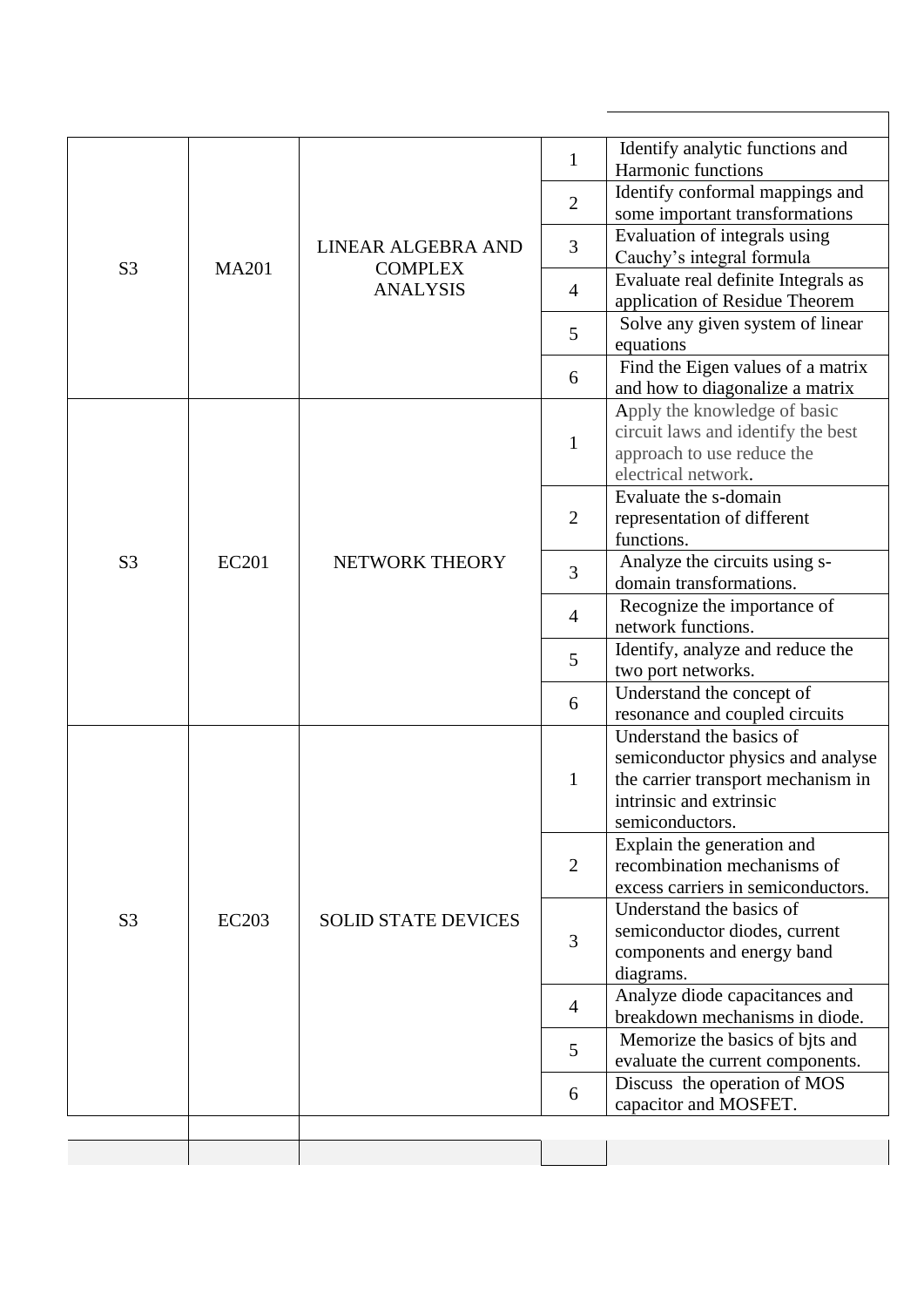|                |              |                             | $\mathbf{1}$   | Knowledge in the application of<br>mathematics to analyse various<br>circuits using discrete components                                        |
|----------------|--------------|-----------------------------|----------------|------------------------------------------------------------------------------------------------------------------------------------------------|
|                |              |                             | $\overline{2}$ | Theoretical background in the<br>biasing and stability analysis of<br><b>BJT</b>                                                               |
|                |              |                             | 3              | Able to design various amplifiers                                                                                                              |
|                |              |                             |                | Knowledge in the analysis and                                                                                                                  |
| S <sub>3</sub> | <b>EC205</b> | <b>ELECTRONIC CIRCUITS</b>  | $\overline{4}$ | design of oscillators, mulivibrators<br>and voltage regulators                                                                                 |
|                |              |                             | 5              | Able to design and analyse<br>MOSFET amplifier                                                                                                 |
|                |              |                             | 6              | Acquired basic skill of Electronic<br>circuits and hence to become a<br>technically competent<br>and<br>ethically strong<br>Electronic student |
|                |              |                             |                |                                                                                                                                                |
|                |              | <b>LOGIC CIRCUIT DESIGN</b> | $\mathbf{1}$   | Compare various positional<br>number systems and binary codes                                                                                  |
|                | <b>EC207</b> |                             | $\mathbf{2}$   | 2. Apply Boolean algebra in<br>logic circuit design                                                                                            |
| S <sub>3</sub> |              |                             | 3              | 3. Design combinational<br>circuits                                                                                                            |
|                |              |                             | $\overline{4}$ | 4. Design sequential circuits                                                                                                                  |
|                |              |                             | 5              | 5. Design and implement digital<br>systems using basic programmable<br>blocks                                                                  |
|                |              |                             |                |                                                                                                                                                |
|                |              |                             | $\mathbf{1}$   | Communicate effectively, Make<br>effective presentations.                                                                                      |
|                |              |                             | $\overline{2}$ | Write different types of<br>reports, Face interview & group<br>discussion.                                                                     |
| S <sub>3</sub> | <b>HS210</b> | <b>LIFE SKILLS</b>          | 3              | Face interview & group discussion.                                                                                                             |
|                |              |                             | $\overline{4}$ | Solve problems.                                                                                                                                |
|                |              |                             | 5              | Become an effective leader.                                                                                                                    |
|                |              |                             | 6              | Work in Group & Teams                                                                                                                          |
|                |              |                             | $\tau$         | Handle Engineering Ethics and<br>Human Values.                                                                                                 |
|                |              |                             |                |                                                                                                                                                |
| S <sub>3</sub> | <b>HS200</b> | <b>Business Economics</b>   | $\mathbf{1}$   | Make investment decisions based<br>on capital budgeting methods in<br>alignment microeconomic and<br>macroeconomic theories.                   |
|                |              |                             | $\overline{2}$ | Able to analyse the profitability of<br>the firm, economy of operation,<br>determination of price under                                        |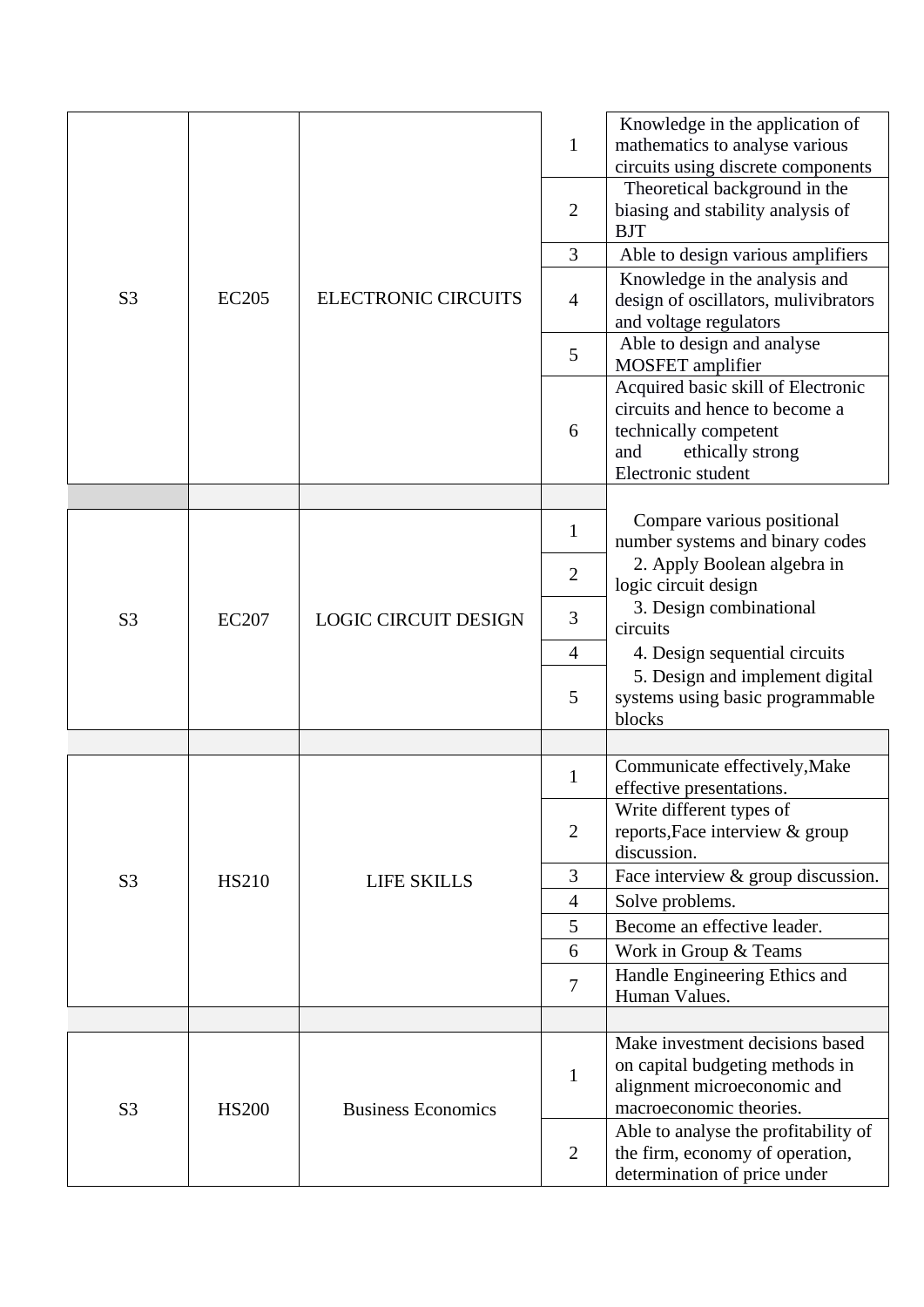|                |              |                                      |                                                           | various market situations with<br>good grasp on the effect of trade<br>cycles in business.                                            |
|----------------|--------------|--------------------------------------|-----------------------------------------------------------|---------------------------------------------------------------------------------------------------------------------------------------|
|                |              |                                      | 3                                                         | Gain knowledge on monetary<br>theory, measures by RBI in<br>controlling interest rate and<br>emerging concepts like bitcoin.          |
|                |              |                                      | $\overline{4}$                                            | Gain knowledge of elementary<br>accounting concepts used for<br>preparing balance sheet and its<br>interpretation.                    |
|                |              |                                      | 5                                                         | Identify the need for various credit<br>control methods and the<br>significance of national income<br>concepts.                       |
|                |              |                                      | 6                                                         | Understand the functioning of the<br>Indian capital and money markets<br>and the tax system.                                          |
|                |              |                                      | $\mathbf{1}$                                              | Knowledge in the working of<br>analog circuits                                                                                        |
|                |              | Electronic Devices & Circuits<br>Lab | $\overline{2}$                                            | Able to design amplifiers,<br>oscillators, voltage regulators and<br>Schmitt trigger according to the<br>specifications<br>given      |
| S <sub>3</sub> | EC231        |                                      | 3                                                         | Competent to inplement the<br>designed circuit                                                                                        |
|                |              |                                      | $\overline{4}$                                            | Able to analyse observed results                                                                                                      |
|                |              |                                      | 5                                                         | Repot preparation                                                                                                                     |
|                |              |                                      | 6                                                         | Efficient to communicate the<br>knowledge in various circuits                                                                         |
|                |              |                                      | $\mathbf{1}$                                              | Apply the knowledge of computer,<br>science and engineering to the<br>analysis of electrical and<br>electronics engineering problems. |
|                |              | <b>ELECTRONICS DESIGN</b>            | $\overline{2}$                                            | Design systems which include<br>hardware and software<br>components.                                                                  |
| S <sub>3</sub> | <b>EC233</b> | <b>AUTOMATION</b><br>LAB             | 3                                                         | Identify, formulate and solve<br>engineering problems.                                                                                |
|                |              |                                      | $\overline{4}$                                            | Apply modern engineering                                                                                                              |
|                |              |                                      | 5                                                         | techniques in day to day life.<br>Implement analog and digital                                                                        |
|                |              | 6                                    | circuits using HDL.<br>Generate, plot and analyze various |                                                                                                                                       |
|                |              |                                      |                                                           | time varying signals.                                                                                                                 |
| S <sub>4</sub> | <b>EC202</b> | <b>SIGNALS &amp; SYSTEMS</b>         | $\mathbf{1}$                                              | Define, represent and classify<br>Continuous and Discrete time<br>signals and systems                                                 |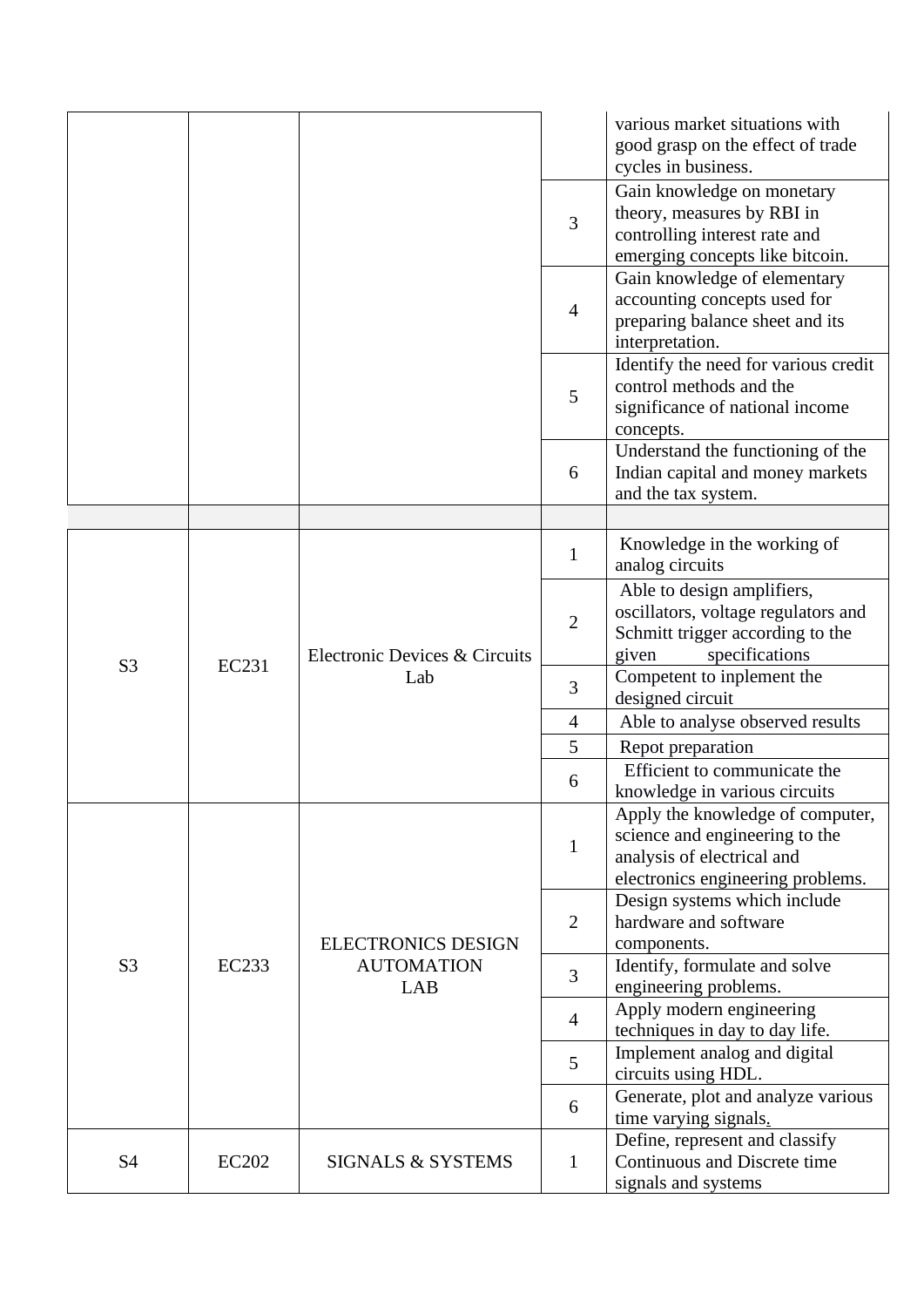|                |              |                                             | $\overline{2}$ | Interpret the response of<br>Continuous and Discrete time<br>systems.                                                                                                       |
|----------------|--------------|---------------------------------------------|----------------|-----------------------------------------------------------------------------------------------------------------------------------------------------------------------------|
|                |              |                                             | 3              | Transform Continuous time signals<br>into frequency domain using<br>Laplace Transform, Continuous<br>Time Fourier series and<br><b>Continuous Time Fourier</b><br>Transform |
|                |              |                                             | $\overline{4}$ | Examine Continuous LTI systems<br>using Laplace Transform and<br><b>Continuous Time Fourier</b><br>Transform                                                                |
|                |              |                                             | 5              | Transform discrete time signals<br>using Z Transform, Discrete Time<br>Fourier series and Discrete Time<br><b>Fourier Transform</b>                                         |
|                |              |                                             | 6              | Analyze Discrete LTI systems<br>using Z Transform and Discrete<br><b>Time Fourier Transform</b>                                                                             |
|                | <b>EC204</b> | <b>ANALOG INTEGRATED</b><br><b>CIRCUITS</b> | $\mathbf{1}$   | Students will be familiar with<br>differential amplifiers and current<br>mirror circuits.                                                                                   |
|                |              |                                             | $\overline{2}$ | Students will acquire knowledge<br>in the basics of Op_amps                                                                                                                 |
|                |              |                                             | 3              | Students should be able to design<br>circuits using op-amps for various<br>applications                                                                                     |
| <b>S4</b>      |              |                                             | $\overline{4}$ | Students should be familiarised in<br>active filters and its design.                                                                                                        |
|                |              |                                             | 5              | Students should acquire knowledge<br>and design concepts with special<br>IC's like 555, PLL NE 566 etc.                                                                     |
|                |              |                                             | 6              | Students will have knowledge in<br>various analog to digital and digital<br>to analog conversion techniques.                                                                |
|                |              |                                             |                | Explain the functional units of a                                                                                                                                           |
| S <sub>4</sub> |              |                                             | $\mathbf{1}$   | computer and the circuits in a ALU                                                                                                                                          |
|                |              |                                             | $\overline{2}$ | Interpret machine language codes<br>to identify the different types of<br>instructions.                                                                                     |
|                | <b>EC206</b> | <b>COMPUTER</b><br><b>ORGANISATION</b>      | 3              | Interpret various addressing                                                                                                                                                |
|                |              |                                             | 4              | modes.<br>Explain the architectural state of<br>MIPS.                                                                                                                       |
|                |              |                                             | 5              | Explain the different I/O accessing<br>techniques.                                                                                                                          |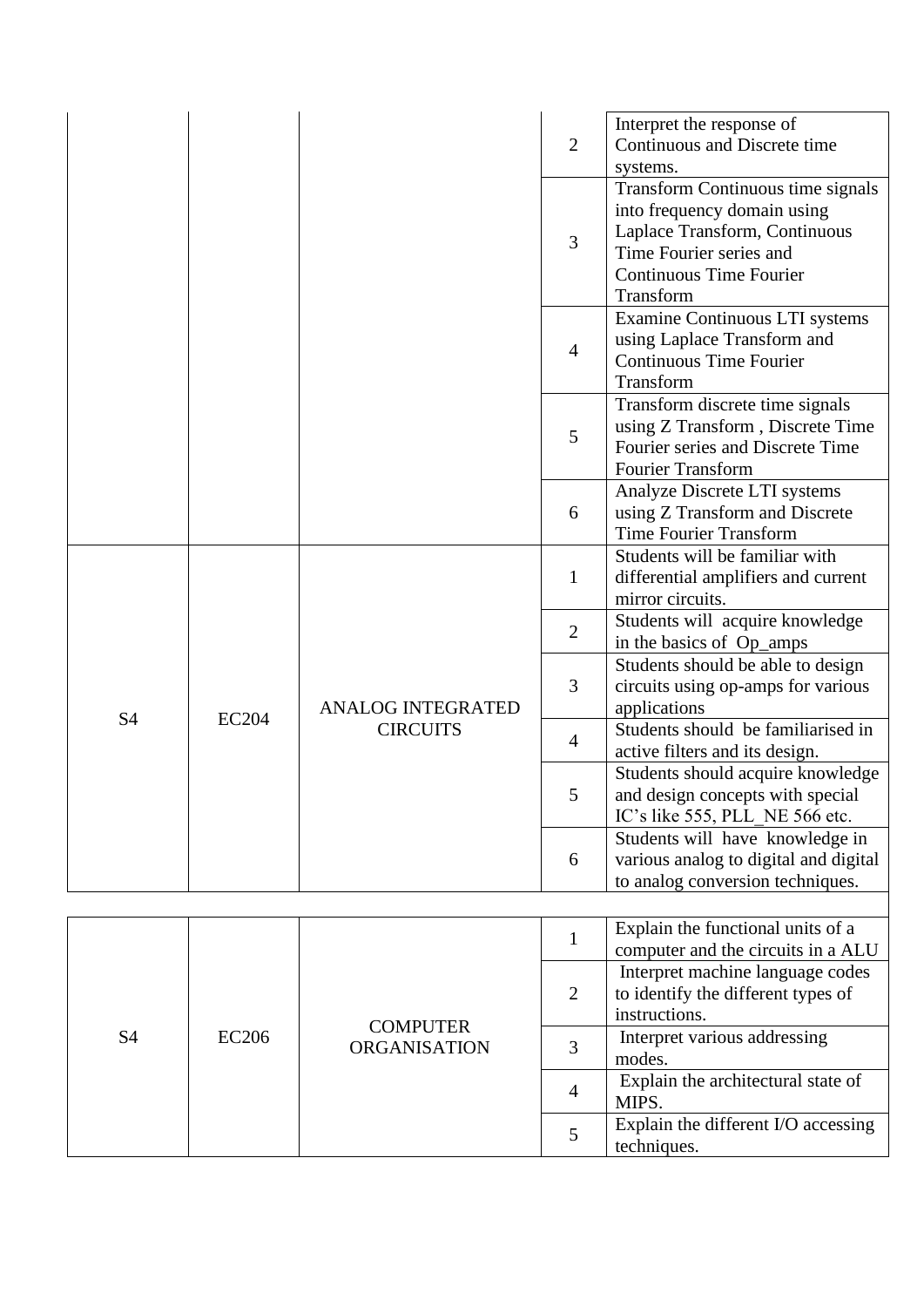|  |  | Classify the different types of<br>memory with emphasis on cache<br>and virtual memory. |
|--|--|-----------------------------------------------------------------------------------------|
|--|--|-----------------------------------------------------------------------------------------|

|                                                                       |                      | $\mathbf{1}$ | Understand the basic idea of<br>communication systems and<br>concepts of modulation. |                                                                                    |
|-----------------------------------------------------------------------|----------------------|--------------|--------------------------------------------------------------------------------------|------------------------------------------------------------------------------------|
| <b>ANALOG</b><br>S <sub>4</sub><br><b>EC208</b><br><b>ENGINEERING</b> |                      |              | 2                                                                                    | Understand the fundamentals of<br>noise and its effect in<br>communication system. |
|                                                                       | <b>COMMUNICATION</b> | 3            | Explain the principle and working<br>of AM systems, transmitters and<br>receivers.   |                                                                                    |
|                                                                       |                      |              | $\overline{4}$                                                                       | Explain the principle and working<br>of FM systems, transmitters and<br>receivers. |
|                                                                       |                      |              | 5                                                                                    | Describe the effect of noise in<br>analog communication systems.                   |
|                                                                       |                      | 6            | Acquire basic information about<br>telephone systems.                                |                                                                                    |

| S <sub>4</sub> |              |                             |  | Design and implement functions in<br>SOP and POS forms                                                                                                                                                                                                        |  |  |
|----------------|--------------|-----------------------------|--|---------------------------------------------------------------------------------------------------------------------------------------------------------------------------------------------------------------------------------------------------------------|--|--|
|                |              |                             |  | Design and implement<br>combinational circuits<br>Realise various types of flip flops<br>using gates.<br>Design and implement counters.<br>4<br>Implement various types of shift<br>registers.<br>Realise the working of BCD to<br>6<br>seven segment decoder |  |  |
|                | <b>EC230</b> | <b>LOGIC CIRCUIT DESIGN</b> |  |                                                                                                                                                                                                                                                               |  |  |
|                |              | LAB                         |  |                                                                                                                                                                                                                                                               |  |  |
|                |              |                             |  |                                                                                                                                                                                                                                                               |  |  |
|                |              |                             |  |                                                                                                                                                                                                                                                               |  |  |

| S <sub>4</sub> |       |                                                 | Design and demonstrate<br>functioning of various analog<br>circuits using op-amp.<br>Design and demonstrate |                                                                  |
|----------------|-------|-------------------------------------------------|-------------------------------------------------------------------------------------------------------------|------------------------------------------------------------------|
|                | EC232 | <b>ANALOG INTEGRATED</b><br><b>CIRCUITS LAB</b> | 2                                                                                                           | functioning of various analog<br>circuits using timer IC NE 555. |
|                |       |                                                 |                                                                                                             | Analyze and design various<br>applications using OP AMP          |
|                |       | $\overline{4}$                                  | Design and implement various<br>signal conditioning circuit using<br>op-amp.                                |                                                                  |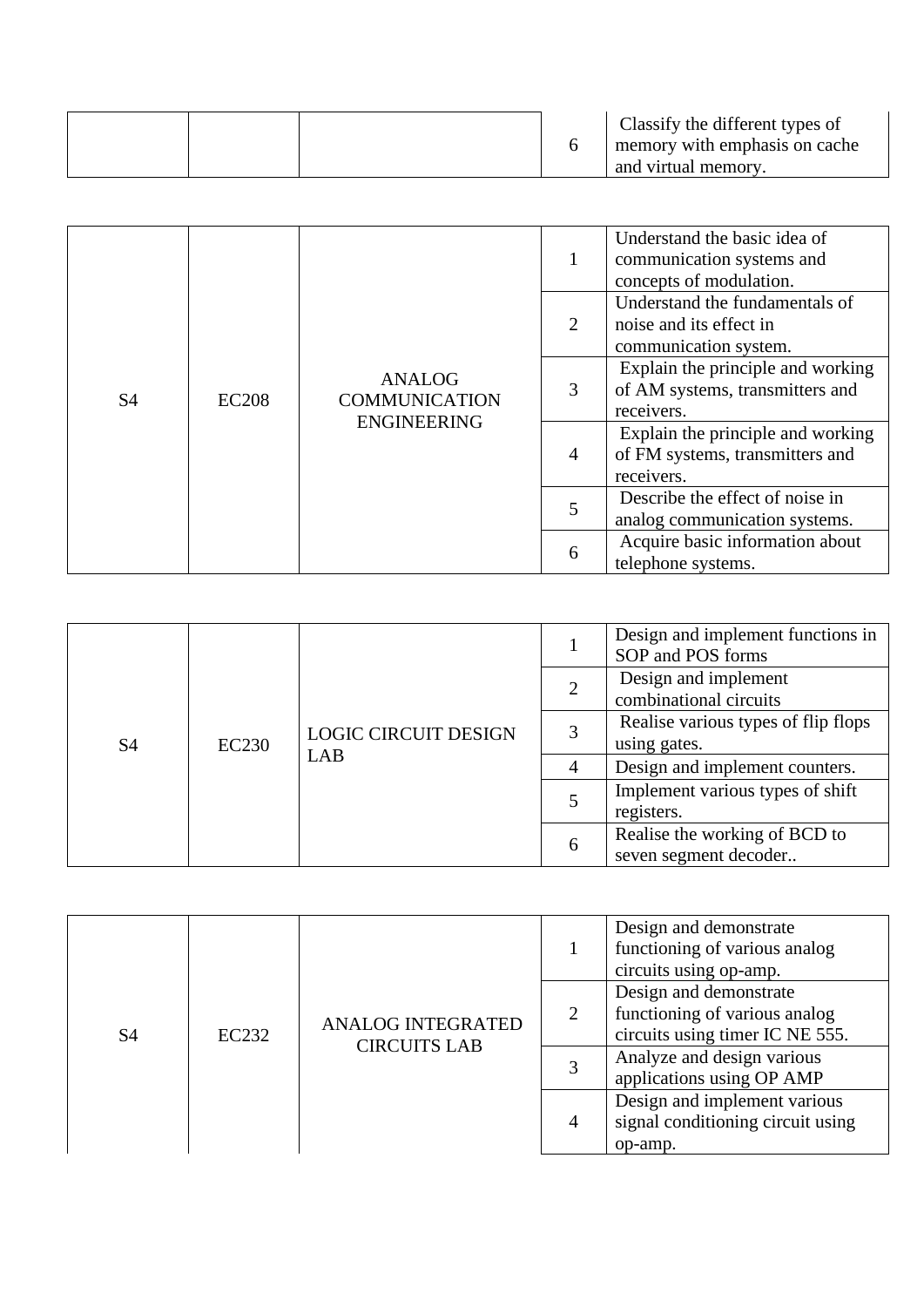|                |              |                                   | 5                                                                                                                                                                                                                         | Design and develop ADC and<br><b>DAC</b>                                                                                                                                                                     |  |  |
|----------------|--------------|-----------------------------------|---------------------------------------------------------------------------------------------------------------------------------------------------------------------------------------------------------------------------|--------------------------------------------------------------------------------------------------------------------------------------------------------------------------------------------------------------|--|--|
|                |              |                                   | 6                                                                                                                                                                                                                         | Design and implement regulated<br>dc power supply                                                                                                                                                            |  |  |
|                |              |                                   |                                                                                                                                                                                                                           |                                                                                                                                                                                                              |  |  |
|                |              |                                   | 1                                                                                                                                                                                                                         | Understand the difference between<br>transforms & various filtering<br>methods based on DFT.                                                                                                                 |  |  |
|                |              |                                   | $\overline{2}$                                                                                                                                                                                                            | Evaluate the FFT algorithm for<br>fastest computation of DFT.                                                                                                                                                |  |  |
|                |              |                                   | 3                                                                                                                                                                                                                         | Create FIR filters using different<br>filter methods.                                                                                                                                                        |  |  |
| S <sub>5</sub> | <b>EC301</b> | <b>Digital Signal Processing</b>  | $\overline{4}$                                                                                                                                                                                                            | Create IIR filters using different<br>transformation techniques.                                                                                                                                             |  |  |
|                |              |                                   | Analyze IIR and FIR filters using<br>5<br>signal flow graphs.<br>Understand about the DSP                                                                                                                                 |                                                                                                                                                                                                              |  |  |
|                |              |                                   | 6                                                                                                                                                                                                                         | processor and the digital data<br>manipulation & errors occurring in<br>it.                                                                                                                                  |  |  |
|                |              |                                   |                                                                                                                                                                                                                           |                                                                                                                                                                                                              |  |  |
| S <sub>5</sub> |              |                                   | 1                                                                                                                                                                                                                         | Enable the students to understand<br>the different spacial coordinate<br>systems. Thereby they can<br>understand the behaviour of static<br>electric and magnetic field by<br>applying different fundamental |  |  |
|                |              |                                   | laws.<br>Enable the students to understand<br>the behaviour of Electric &<br>Magnetic fields at boundaries.<br>2<br>They will also become aware about<br>the concepts of propagation of EM<br>waves in different mediums. |                                                                                                                                                                                                              |  |  |
|                | <b>EC303</b> | Applied Electromagnetic<br>Theory | 3                                                                                                                                                                                                                         | Enable the students to understand<br>the concept of polarization $\&$ the<br>behaviour of EM waves at<br>boundaries. They will also learn<br>about pointing vector and power<br>density of EM wave.          |  |  |
|                |              |                                   | 4                                                                                                                                                                                                                         | Students will become aware of the<br>behaviour of transmission lines and<br>reflections that occurs in<br>transmission lines.                                                                                |  |  |
|                |              |                                   | 5                                                                                                                                                                                                                         | Students will become aware of<br>Smith chart & its applications.<br>They will also become aware of<br>half wave and quarter wave<br>transmission lines.                                                      |  |  |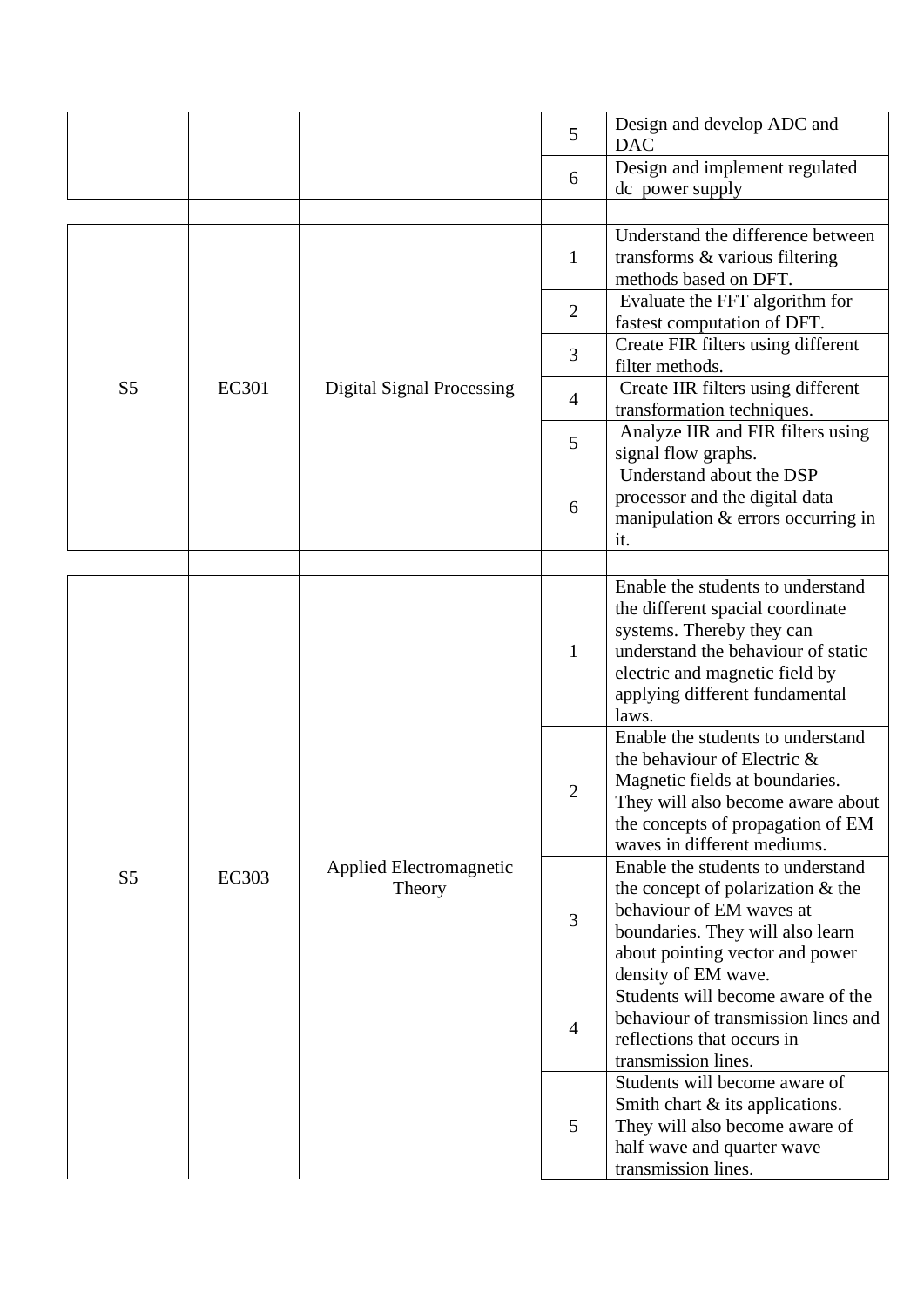|                |              |                                        | 6                                                                        | Enable the students to understand<br>the behaviour of EM waves while<br>passing through waveguides.                                                                |
|----------------|--------------|----------------------------------------|--------------------------------------------------------------------------|--------------------------------------------------------------------------------------------------------------------------------------------------------------------|
|                |              |                                        | $\mathbf{1}$                                                             | A student who has undergone this<br>course would be able to manage<br>people and organisations                                                                     |
| S <sub>5</sub> | <b>HS300</b> | Principles of Management               | $\overline{2}$                                                           | A student who has undergone this<br>course would be able to critically<br>analyse and evaluate management<br>theories and practices                                |
|                |              |                                        | 3                                                                        | A student who has undergone this<br>course would be able to plan and<br>make decisions for organisations                                                           |
|                |              |                                        | $\overline{4}$                                                           | A student who has undergone this<br>course would be able to do staffing<br>and related HRD functions                                                               |
|                |              |                                        |                                                                          |                                                                                                                                                                    |
|                |              |                                        | $\mathbf{1}$                                                             | Explain the architecture and<br>concepts of 8085 microprocessor                                                                                                    |
|                |              |                                        | $\overline{2}$                                                           | Interface 8085 with peripherals<br>and write simple assembly<br>language programs                                                                                  |
|                |              |                                        | $\mathfrak{Z}$                                                           | Explain the architecture of 8086<br>microprocessor and compare 8086,<br>80286, 80386, 80486 & Pentium                                                              |
| S <sub>5</sub> | <b>EC305</b> | Microprocessor &<br>Microcontroller    | processors.<br>$\overline{4}$<br>instructions of 8051<br>microcontroller | Familiarize the architecture,<br>memory organization and                                                                                                           |
|                |              |                                        | 5                                                                        | Design an 8051 microcontroller<br>based system with interfacing<br>devices such as DIP<br>switch,<br>stepper motor, ADC,<br>DAC, seven segment display and<br>LCD. |
|                |              |                                        | 6                                                                        | Acquire concepts on timers,<br>interrupts and serial<br>communication of 8051<br>microcontroller.                                                                  |
|                |              |                                        |                                                                          |                                                                                                                                                                    |
| S <sub>5</sub> | <b>EC307</b> | Power Electronics &<br>Instrumentation | $\mathbf{1}$                                                             | Develop a solid foundation in<br>power semiconductor switches and<br>analyse its switching<br>characteristics                                                      |
|                |              |                                        | $\overline{2}$                                                           | Understand the working and<br>analyse the waveforms of various                                                                                                     |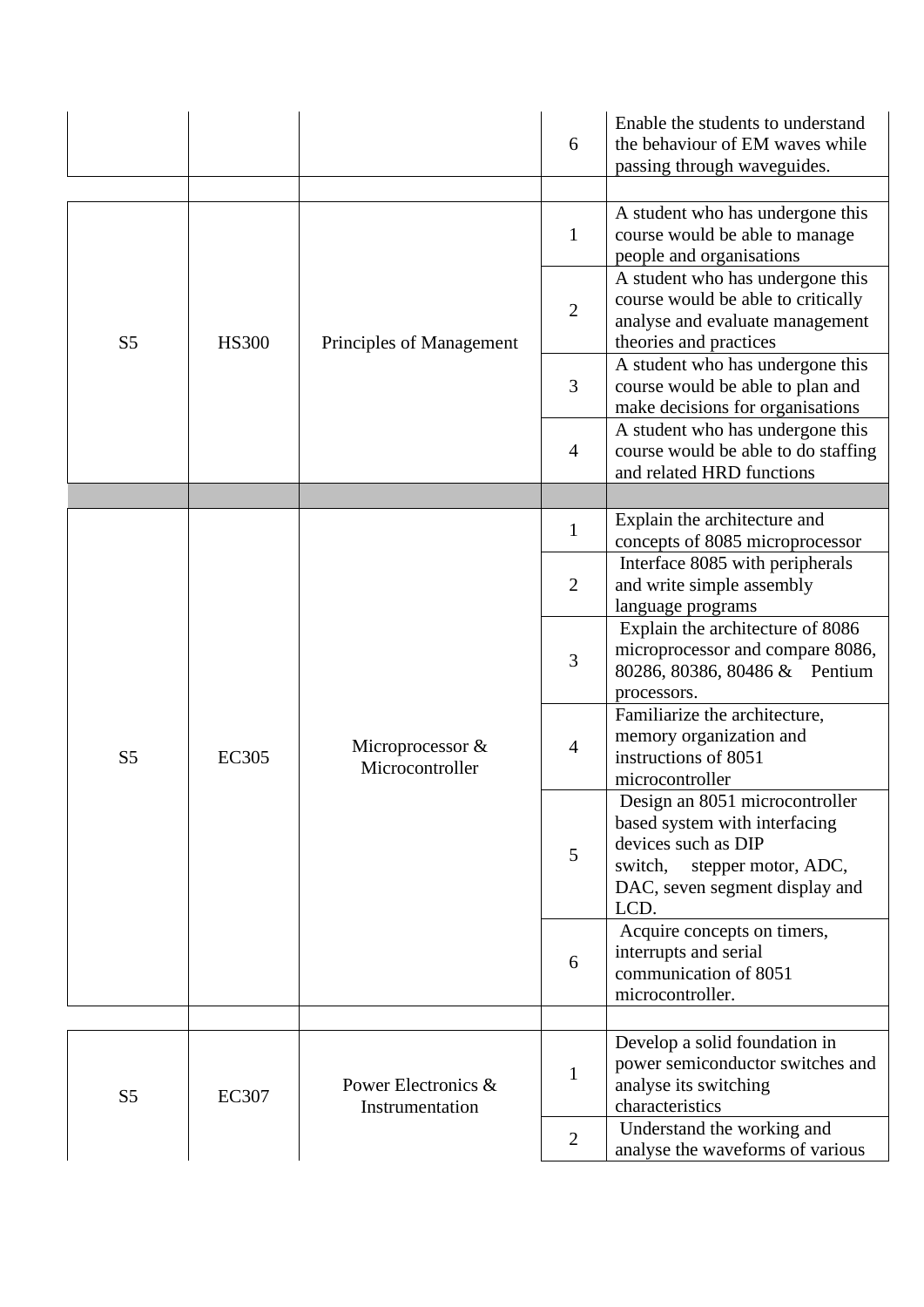|                |              |                               |                | non isolated and isolated<br>converters                                                                                        |
|----------------|--------------|-------------------------------|----------------|--------------------------------------------------------------------------------------------------------------------------------|
|                |              |                               | 3              | Analyse different topologies of<br>single phase and three phase<br>inverters                                                   |
|                |              |                               | $\overline{4}$ | Get an insight on electronic<br>instruments, their configuration<br>and measurement using them                                 |
|                |              |                               | 5              | Understand the selection and<br>principle of operation of transducer                                                           |
|                |              |                               | 6              | Familiarise digital instruments and<br>digital measurements                                                                    |
|                |              |                               | $\mathbf{1}$   | Learn how to use a DSP board and                                                                                               |
|                |              |                               | $\overline{2}$ | implement various systems on it.<br>Familiarized with Matlab and will<br>be able to implement various<br>algorithms in Matlab. |
|                |              |                               | 3              | Able to implement a digital filter in<br>DSP board.                                                                            |
| S <sub>5</sub> | <b>EC333</b> | Digital Signal Processing Lab | $\overline{4}$ | Understand the concepts of<br>convolution and aliasing.                                                                        |
|                |              |                               | 5              | Able to analyse behavior of AM &<br>FM in time domain and frequency<br>domain.                                                 |
|                |              |                               | 6              | Able to design a digital filter of<br>given specifications in matlab                                                           |
|                |              |                               |                |                                                                                                                                |
|                |              |                               | $\mathbf{1}$   | Design and demonstrate basic<br>power electronics circuits                                                                     |
|                |              | Power Electronics &           | $\overline{c}$ | Use transducers for sensing and<br>measuring applications                                                                      |
| S <sub>5</sub> |              |                               | 3              | Function effectively as an<br>individual and in a team to<br>accomplish the given task                                         |
|                | <b>EC335</b> | <b>Instrumentation Lab</b>    | $\overline{4}$ | Design and demonstrate practical<br>dc dc converters and inverters                                                             |
|                |              |                               | 5              | Design and demonstrate practical<br>sensor based measurements                                                                  |
|                |              |                               | 6              | Solve real life problems using<br>power electronics and<br>instrumentation systems                                             |
|                |              |                               |                |                                                                                                                                |
|                | EC341        | <b>DESIGN PROJECT</b>         | $\mathbf{1}$   | Able to contribute as an individual<br>or in a team in the development of<br>technical projects.                               |
| S <sub>5</sub> |              |                               | $\overline{2}$ | Enhance their communication<br>skills by the presentation of<br>projects.                                                      |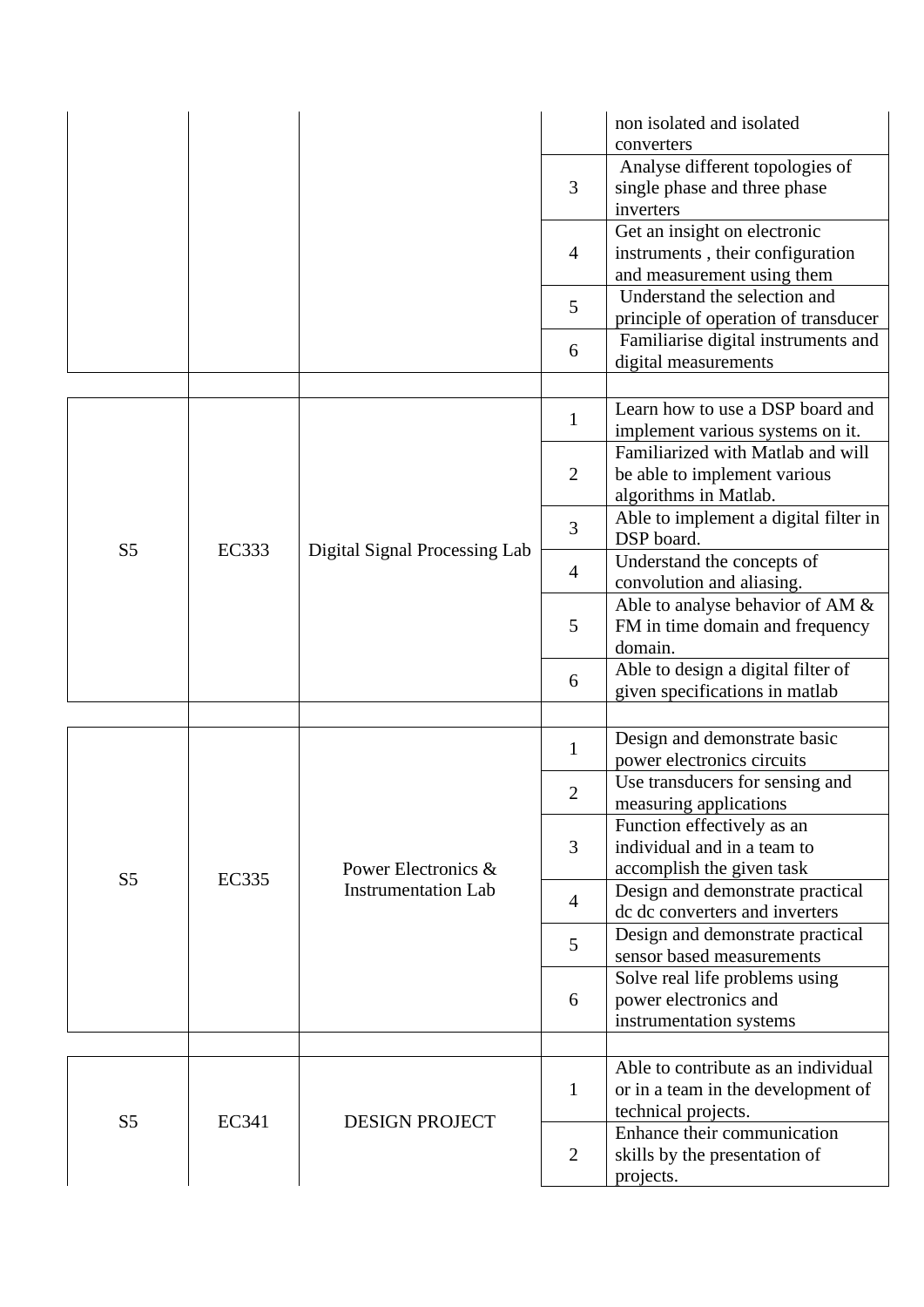|                |              |                       | 3              | Think innovatively on the<br>development of products,<br>processes or technologies in the<br>engineering fields. |
|----------------|--------------|-----------------------|----------------|------------------------------------------------------------------------------------------------------------------|
|                |              |                       | $\overline{4}$ | Able to analyze the problem<br>requirements and formulate<br>workable design solutions.                          |
|                |              |                       | 5              | Develop practical knowledge<br>within a chosen area of technology<br>for project development.                    |
|                |              |                       | 6              | Able to report their technical<br>ideas, strategies and<br>methodologies.                                        |
|                |              |                       |                |                                                                                                                  |
|                |              |                       | $\mathbf{1}$   | Identify and describe soft<br>computing techniques and their<br>roles in building intelligent<br>Machines.       |
|                | <b>EC360</b> | <b>Soft Computing</b> | $\overline{2}$ | Apply fuzzy logic and reasoning to<br>handle uncertainty and solve<br>engineering problems                       |
| S <sub>5</sub> |              |                       | 3              | Recognize the feasibility of<br>applying a soft computing<br>methodology for a particular<br>Problem.            |
|                |              |                       | $\overline{4}$ | Apply neural networks to pattern<br>classification and regression<br>problems.                                   |
|                |              |                       | 5              | Apply genetic algorithms to<br>combinatorial optimization<br>problems                                            |
|                |              |                       |                |                                                                                                                  |
|                |              |                       | $\mathbf 1$    | To analyze and design clocked<br>synchronous sequential circuits                                                 |
| S <sub>5</sub> | EC361        | Digital System Design | $\overline{2}$ | To analyze and design<br>asynchronous sequential circuits                                                        |
|                |              |                       | 3              | To apply their knowledge in<br>diagnosing faults in digital circuits,<br><b>PLA</b>                              |
|                |              |                       | $\overline{4}$ | To interpret architecture of cplds<br>and FPGA                                                                   |
|                |              |                       |                |                                                                                                                  |
|                |              |                       |                |                                                                                                                  |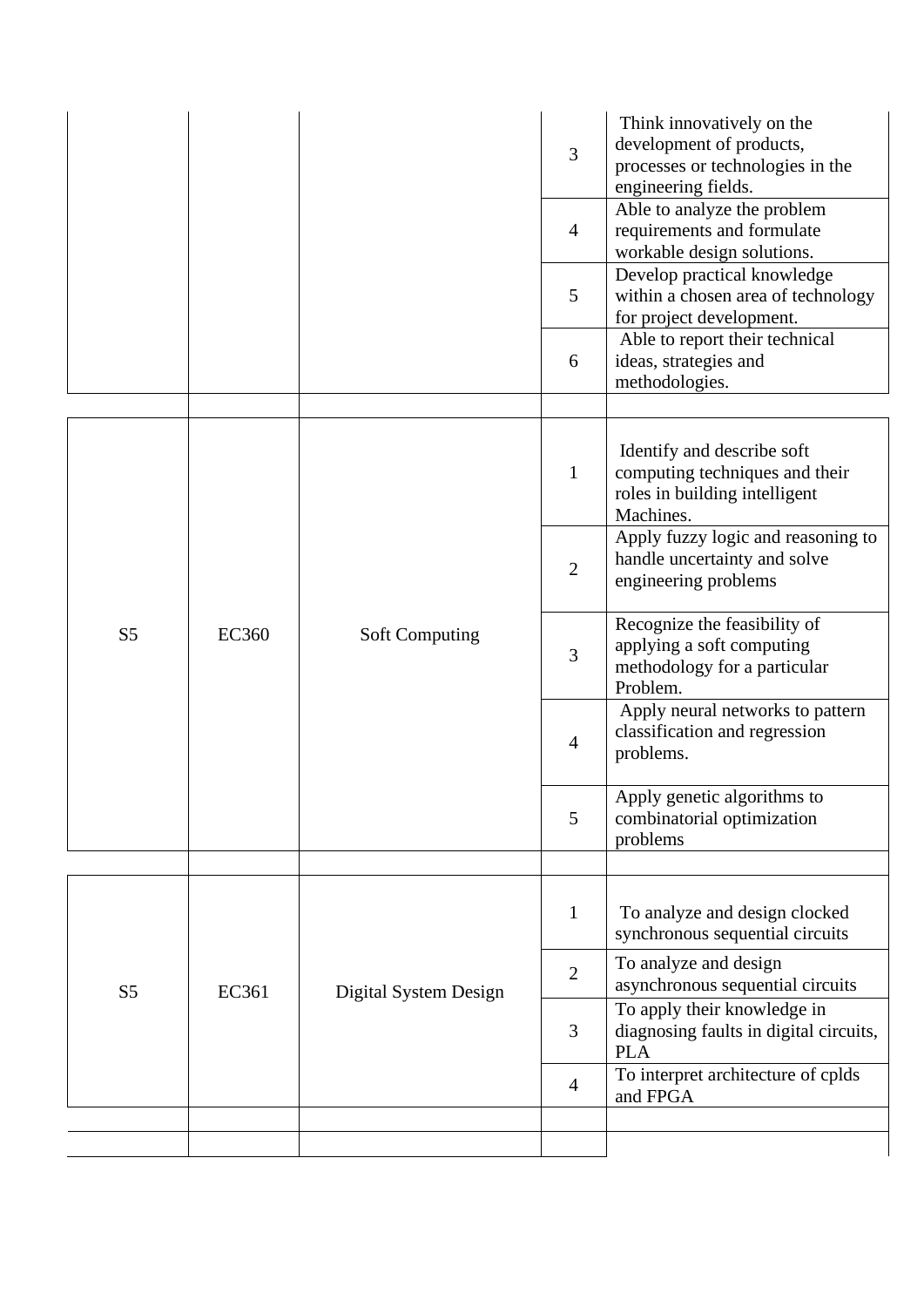|                |              |                                  | $\mathbf{1}$                                                                                                                                                                                                                                                                                                                                                                                                                                                                                                                                                                                                                                                                                                                                                                                                           | Get a basic idea about the<br>physiology of the body             |
|----------------|--------------|----------------------------------|------------------------------------------------------------------------------------------------------------------------------------------------------------------------------------------------------------------------------------------------------------------------------------------------------------------------------------------------------------------------------------------------------------------------------------------------------------------------------------------------------------------------------------------------------------------------------------------------------------------------------------------------------------------------------------------------------------------------------------------------------------------------------------------------------------------------|------------------------------------------------------------------|
|                |              | Understand diagnosis and therapy |                                                                                                                                                                                                                                                                                                                                                                                                                                                                                                                                                                                                                                                                                                                                                                                                                        |                                                                  |
|                |              |                                  |                                                                                                                                                                                                                                                                                                                                                                                                                                                                                                                                                                                                                                                                                                                                                                                                                        | related equipments                                               |
|                |              |                                  |                                                                                                                                                                                                                                                                                                                                                                                                                                                                                                                                                                                                                                                                                                                                                                                                                        |                                                                  |
|                |              |                                  | $\overline{2}$<br>Understand the problem and<br>3<br>identify the necessity of equipment<br>for diagnosis and therapy<br>Understand the importance of<br>$\overline{4}$<br>electronics engineering in the<br>medical feild<br>:Understand the importance of<br>5<br>telemetry in patient care<br>Understand the handling of<br>6<br>equipment and patient safety<br>$\mathbf{1}$<br>Illustrate the Digital representation<br>of analog source<br>Compare the performance of<br>various Digital Pulse Modulation<br>$\overline{2}$<br><b>Schemes</b><br>Apply the knowledge of ISI<br>problems in Digital<br>3<br>communication to derive<br>Nyquist criteria for zero ISI<br>Analyse the need for introducing<br>ISI in Digital Communication in a<br>$\overline{4}$<br>controlled<br>manner<br>Construct signal space |                                                                  |
| S <sub>5</sub> | <b>EC365</b> | <b>Biomedical Engineering</b>    |                                                                                                                                                                                                                                                                                                                                                                                                                                                                                                                                                                                                                                                                                                                                                                                                                        |                                                                  |
|                |              |                                  |                                                                                                                                                                                                                                                                                                                                                                                                                                                                                                                                                                                                                                                                                                                                                                                                                        |                                                                  |
|                |              |                                  |                                                                                                                                                                                                                                                                                                                                                                                                                                                                                                                                                                                                                                                                                                                                                                                                                        |                                                                  |
|                |              |                                  |                                                                                                                                                                                                                                                                                                                                                                                                                                                                                                                                                                                                                                                                                                                                                                                                                        |                                                                  |
|                |              |                                  |                                                                                                                                                                                                                                                                                                                                                                                                                                                                                                                                                                                                                                                                                                                                                                                                                        |                                                                  |
|                |              |                                  |                                                                                                                                                                                                                                                                                                                                                                                                                                                                                                                                                                                                                                                                                                                                                                                                                        |                                                                  |
|                |              |                                  |                                                                                                                                                                                                                                                                                                                                                                                                                                                                                                                                                                                                                                                                                                                                                                                                                        |                                                                  |
|                |              |                                  |                                                                                                                                                                                                                                                                                                                                                                                                                                                                                                                                                                                                                                                                                                                                                                                                                        |                                                                  |
|                |              |                                  |                                                                                                                                                                                                                                                                                                                                                                                                                                                                                                                                                                                                                                                                                                                                                                                                                        |                                                                  |
|                |              |                                  |                                                                                                                                                                                                                                                                                                                                                                                                                                                                                                                                                                                                                                                                                                                                                                                                                        |                                                                  |
|                |              |                                  |                                                                                                                                                                                                                                                                                                                                                                                                                                                                                                                                                                                                                                                                                                                                                                                                                        |                                                                  |
|                |              |                                  |                                                                                                                                                                                                                                                                                                                                                                                                                                                                                                                                                                                                                                                                                                                                                                                                                        |                                                                  |
|                |              |                                  |                                                                                                                                                                                                                                                                                                                                                                                                                                                                                                                                                                                                                                                                                                                                                                                                                        |                                                                  |
|                |              |                                  |                                                                                                                                                                                                                                                                                                                                                                                                                                                                                                                                                                                                                                                                                                                                                                                                                        |                                                                  |
|                |              |                                  |                                                                                                                                                                                                                                                                                                                                                                                                                                                                                                                                                                                                                                                                                                                                                                                                                        |                                                                  |
|                |              |                                  |                                                                                                                                                                                                                                                                                                                                                                                                                                                                                                                                                                                                                                                                                                                                                                                                                        |                                                                  |
|                |              |                                  |                                                                                                                                                                                                                                                                                                                                                                                                                                                                                                                                                                                                                                                                                                                                                                                                                        |                                                                  |
|                |              |                                  |                                                                                                                                                                                                                                                                                                                                                                                                                                                                                                                                                                                                                                                                                                                                                                                                                        |                                                                  |
|                |              |                                  |                                                                                                                                                                                                                                                                                                                                                                                                                                                                                                                                                                                                                                                                                                                                                                                                                        |                                                                  |
|                |              |                                  |                                                                                                                                                                                                                                                                                                                                                                                                                                                                                                                                                                                                                                                                                                                                                                                                                        |                                                                  |
|                |              |                                  |                                                                                                                                                                                                                                                                                                                                                                                                                                                                                                                                                                                                                                                                                                                                                                                                                        |                                                                  |
|                |              |                                  |                                                                                                                                                                                                                                                                                                                                                                                                                                                                                                                                                                                                                                                                                                                                                                                                                        |                                                                  |
| S <sub>6</sub> | <b>EC302</b> | <b>Digital Communication</b>     |                                                                                                                                                                                                                                                                                                                                                                                                                                                                                                                                                                                                                                                                                                                                                                                                                        |                                                                  |
|                |              |                                  |                                                                                                                                                                                                                                                                                                                                                                                                                                                                                                                                                                                                                                                                                                                                                                                                                        |                                                                  |
|                |              |                                  | 5                                                                                                                                                                                                                                                                                                                                                                                                                                                                                                                                                                                                                                                                                                                                                                                                                      | representation of signal using                                   |
|                |              |                                  |                                                                                                                                                                                                                                                                                                                                                                                                                                                                                                                                                                                                                                                                                                                                                                                                                        | <b>Gram Schmidt</b>                                              |
|                |              |                                  |                                                                                                                                                                                                                                                                                                                                                                                                                                                                                                                                                                                                                                                                                                                                                                                                                        | orthonormalisation procedure<br>Describe the principle of spread |
|                |              |                                  |                                                                                                                                                                                                                                                                                                                                                                                                                                                                                                                                                                                                                                                                                                                                                                                                                        | spectrum communication and to                                    |
|                |              |                                  | 6                                                                                                                                                                                                                                                                                                                                                                                                                                                                                                                                                                                                                                                                                                                                                                                                                      | illustrate the                                                   |
|                |              |                                  |                                                                                                                                                                                                                                                                                                                                                                                                                                                                                                                                                                                                                                                                                                                                                                                                                        | concept of FHSS and DSSS                                         |
|                |              |                                  |                                                                                                                                                                                                                                                                                                                                                                                                                                                                                                                                                                                                                                                                                                                                                                                                                        | Understand various Diversity                                     |
|                |              |                                  | $\overline{7}$                                                                                                                                                                                                                                                                                                                                                                                                                                                                                                                                                                                                                                                                                                                                                                                                         | Techniques                                                       |
|                |              |                                  |                                                                                                                                                                                                                                                                                                                                                                                                                                                                                                                                                                                                                                                                                                                                                                                                                        | Compare the error probability for                                |
|                |              |                                  | 8                                                                                                                                                                                                                                                                                                                                                                                                                                                                                                                                                                                                                                                                                                                                                                                                                      | different digital modulation                                     |
|                |              |                                  |                                                                                                                                                                                                                                                                                                                                                                                                                                                                                                                                                                                                                                                                                                                                                                                                                        | schemes like                                                     |
|                |              |                                  |                                                                                                                                                                                                                                                                                                                                                                                                                                                                                                                                                                                                                                                                                                                                                                                                                        | BPSK, BFSK, QPSK etc.                                            |
|                |              |                                  |                                                                                                                                                                                                                                                                                                                                                                                                                                                                                                                                                                                                                                                                                                                                                                                                                        |                                                                  |
|                |              |                                  |                                                                                                                                                                                                                                                                                                                                                                                                                                                                                                                                                                                                                                                                                                                                                                                                                        |                                                                  |
| S <sub>6</sub> | <b>EC304</b> | <b>VLSI</b>                      | $\mathbf{1}$                                                                                                                                                                                                                                                                                                                                                                                                                                                                                                                                                                                                                                                                                                                                                                                                           | Identify the basic concepts for                                  |
|                |              |                                  |                                                                                                                                                                                                                                                                                                                                                                                                                                                                                                                                                                                                                                                                                                                                                                                                                        | fabricating various ics.                                         |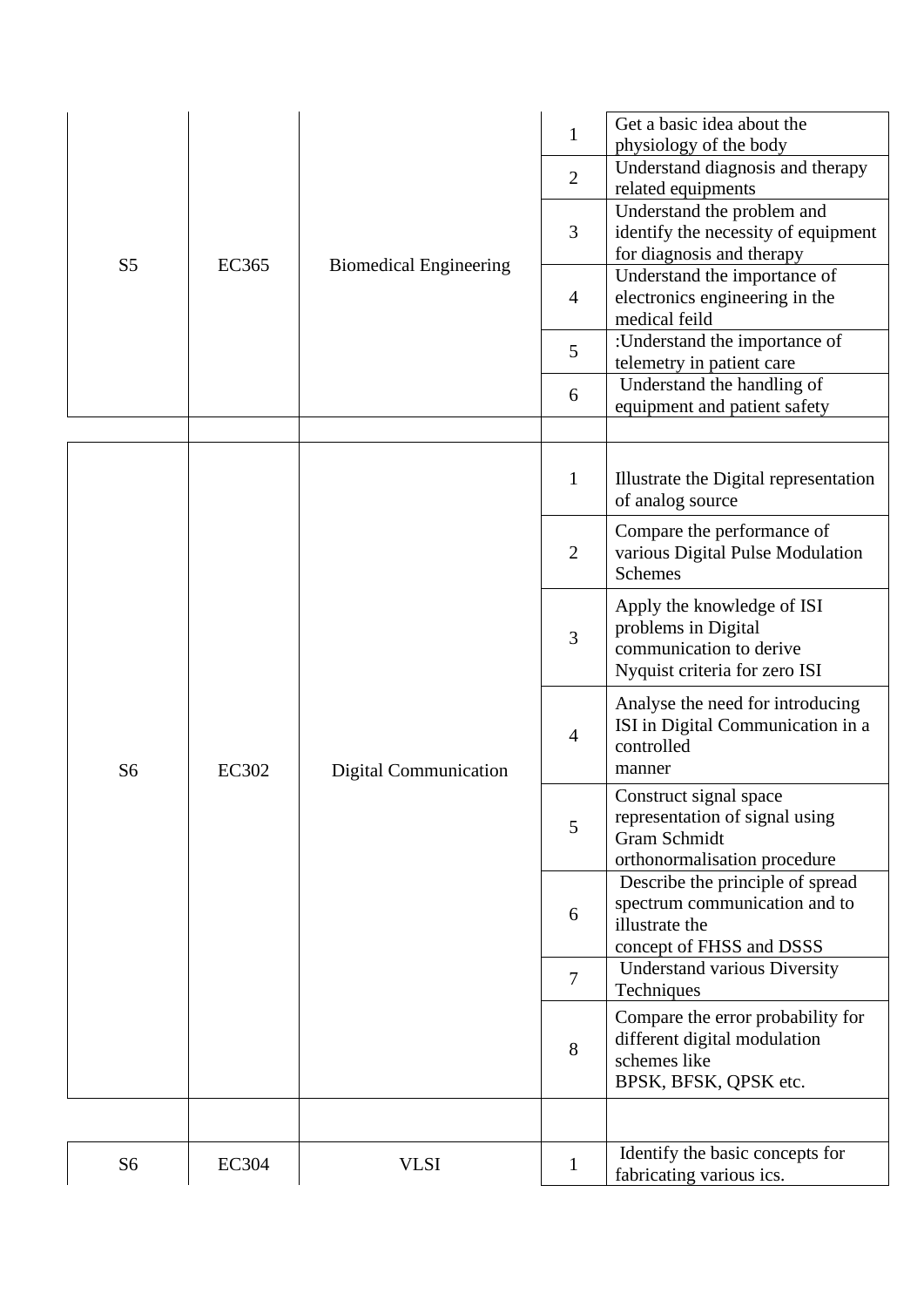|                |              |                            | $\overline{2}$ | Interpret the different layout levels,<br>process sequence and thereby for<br>fabricating<br>monolithic<br>components.           |
|----------------|--------------|----------------------------|----------------|----------------------------------------------------------------------------------------------------------------------------------|
|                |              |                            | 3              | Analyze the characteristics of<br>CMOS inverter $&$ to sketch the<br>stick diagram and layout of CMOS<br>logic functions.        |
|                |              |                            | $\overline{4}$ | Analyse MOSFET logic for an<br>application.                                                                                      |
|                |              |                            | 5              | Understand the structure of<br>memories and design of PLA's                                                                      |
|                |              |                            | 6              | Design functional units such as<br>adders & multipliers.                                                                         |
|                |              |                            |                |                                                                                                                                  |
|                |              |                            | $\mathbf{1}$   | The basic working of antennas                                                                                                    |
|                |              | Antenna & Wave Propagation | $\overline{2}$ | Various types of antennas                                                                                                        |
|                | <b>EC306</b> |                            | 3              | Different types of antenna arrays<br>and their design.                                                                           |
| S <sub>6</sub> |              |                            | $\overline{4}$ | Various techniques involved in<br>antenna parameter measurements                                                                 |
|                |              |                            | 5              | Principle and design of mobile<br>antennas                                                                                       |
|                |              |                            | 6              | Propagation of radio waves in the<br>atmosphere                                                                                  |
|                |              |                            |                |                                                                                                                                  |
|                |              |                            | $\mathbf{1}$   | Describe embedded system design<br>process & identify the software<br>and hardware components required<br>for an embedded system |
|                |              |                            | $\overline{2}$ | Use different communication<br>interfaces & buses for embedded<br>networking                                                     |
| S <sub>6</sub> | <b>EC308</b> | <b>Embedded Systems</b>    | 3              | Explain how memory & I/O<br>devices are handled in embedded<br>systems                                                           |
|                |              |                            | $\overline{4}$ | Develop programs for various<br>embedded systems                                                                                 |
|                |              |                            | 5              | Describe different inter process<br>communication techniques used in<br>an operating system                                      |
|                |              |                            | 6              | Explain the internal functionalities<br>of a Real Time Operating System                                                          |

| эc |  | <b>Object Oriented</b><br>rogramming |  | Understand the features of Object<br>Oriented Programming like Class, |
|----|--|--------------------------------------|--|-----------------------------------------------------------------------|
|----|--|--------------------------------------|--|-----------------------------------------------------------------------|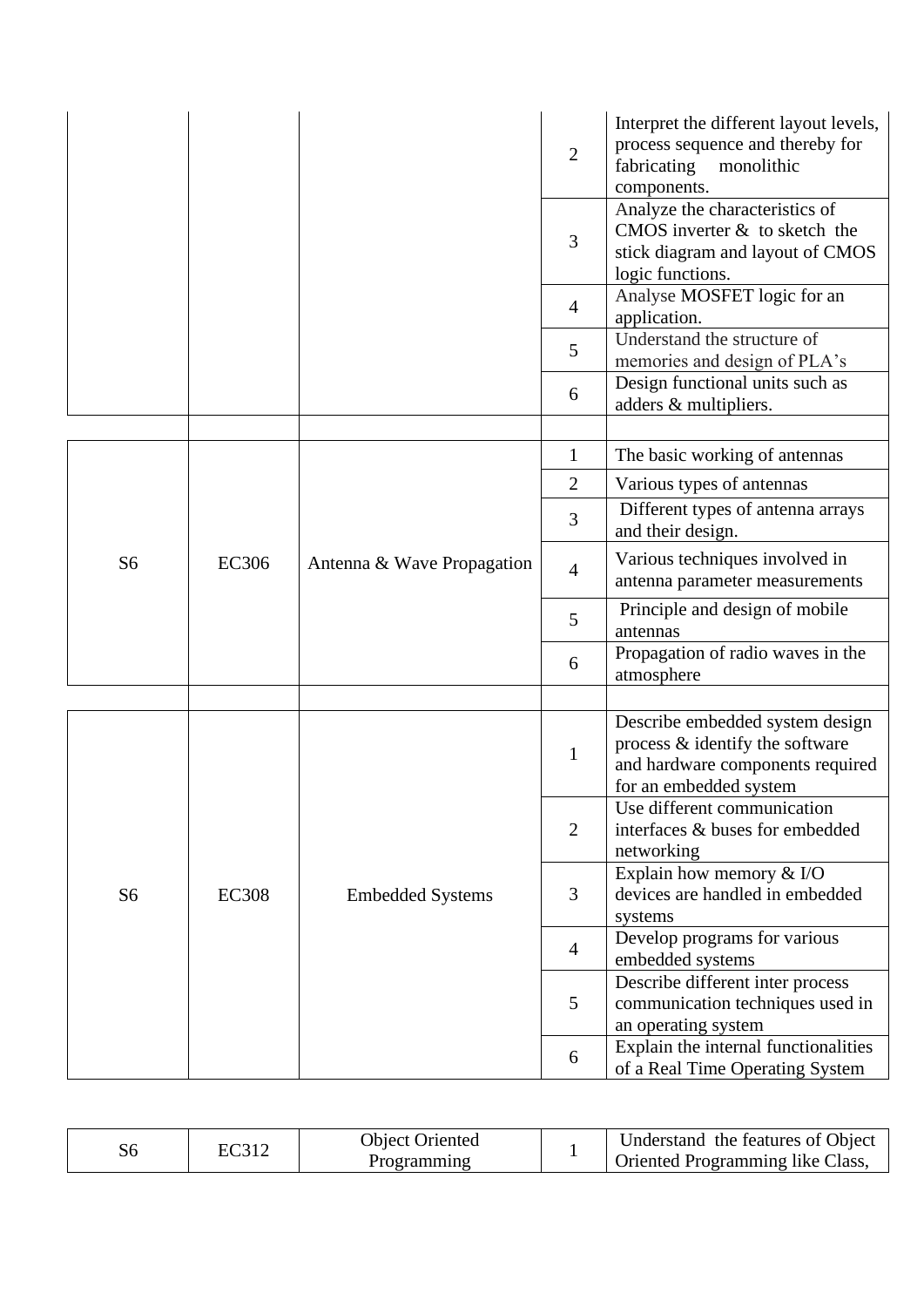|  |  |                           |                                | inheritance in<br>Polymorphism,        |
|--|--|---------------------------|--------------------------------|----------------------------------------|
|  |  |                           |                                | $C++ & Java$                           |
|  |  |                           | CO2: Understand advanced       |                                        |
|  |  |                           | $\overline{2}$                 | features of $C_{++}$ such as template, |
|  |  |                           |                                | abstract classes and virtual           |
|  |  |                           |                                | functions.                             |
|  |  | CO3: Analyze the advanced |                                |                                        |
|  |  |                           | 3                              | features of java such as multi-        |
|  |  |                           |                                | threading, packages and error          |
|  |  |                           | management.                    |                                        |
|  |  |                           | 4                              | CO4: Understand the android            |
|  |  |                           |                                | application development                |
|  |  |                           |                                | CO5: Apply the skills in               |
|  |  |                           | 5                              | debugging, deploying and testing       |
|  |  |                           |                                | of mobile application.                 |
|  |  |                           | CO6: Create applications using |                                        |
|  |  |                           | 6                              | object oriented languages like         |
|  |  |                           |                                | $C_{++}$ , java, & android             |

|                |       |                                                                                                                        |                                                                                        | Demonstrate concepts of AM<br>modulation, FM modulation&<br>detection                        |  |  |
|----------------|-------|------------------------------------------------------------------------------------------------------------------------|----------------------------------------------------------------------------------------|----------------------------------------------------------------------------------------------|--|--|
| S <sub>6</sub> |       |                                                                                                                        | 2                                                                                      | Design and demonstrate the<br>working of PLL and its<br>applications.                        |  |  |
|                |       |                                                                                                                        | 3                                                                                      | Implement an analog signal<br>sampling & reconstruction circuit.<br>Design a random sequence |  |  |
|                | EC332 | <b>Communication Engineering</b><br>Lab<br>(Analog & Digital)<br>$\overline{4}$<br>5<br>techniques<br>6<br>techniques. | generator and multiplexing &<br>demultiplexing techniques<br>employed in communication |                                                                                              |  |  |
|                |       |                                                                                                                        |                                                                                        | Develop and design various digital<br>modulation & demodulation                              |  |  |
|                |       |                                                                                                                        |                                                                                        | Develop and design various digital<br>modulation & demodulation                              |  |  |

| S <sub>6</sub> |       |                     | Program and familiarise the 8051<br>trainer kit<br>Develop 8051 assembly language<br>programs<br>Develop C programs for 8051<br>3<br>embedded applications<br>Design 8051 microcontroller<br>based applications using input<br>$\overline{4}$ |                                |  |  |
|----------------|-------|---------------------|-----------------------------------------------------------------------------------------------------------------------------------------------------------------------------------------------------------------------------------------------|--------------------------------|--|--|
|                |       |                     |                                                                                                                                                                                                                                               |                                |  |  |
|                |       |                     |                                                                                                                                                                                                                                               |                                |  |  |
|                | EC334 | Microcontroller Lab |                                                                                                                                                                                                                                               |                                |  |  |
|                |       |                     |                                                                                                                                                                                                                                               |                                |  |  |
|                |       |                     |                                                                                                                                                                                                                                               |                                |  |  |
|                |       |                     |                                                                                                                                                                                                                                               |                                |  |  |
|                |       |                     |                                                                                                                                                                                                                                               | devices like switches and push |  |  |
|                |       |                     |                                                                                                                                                                                                                                               | buttons                        |  |  |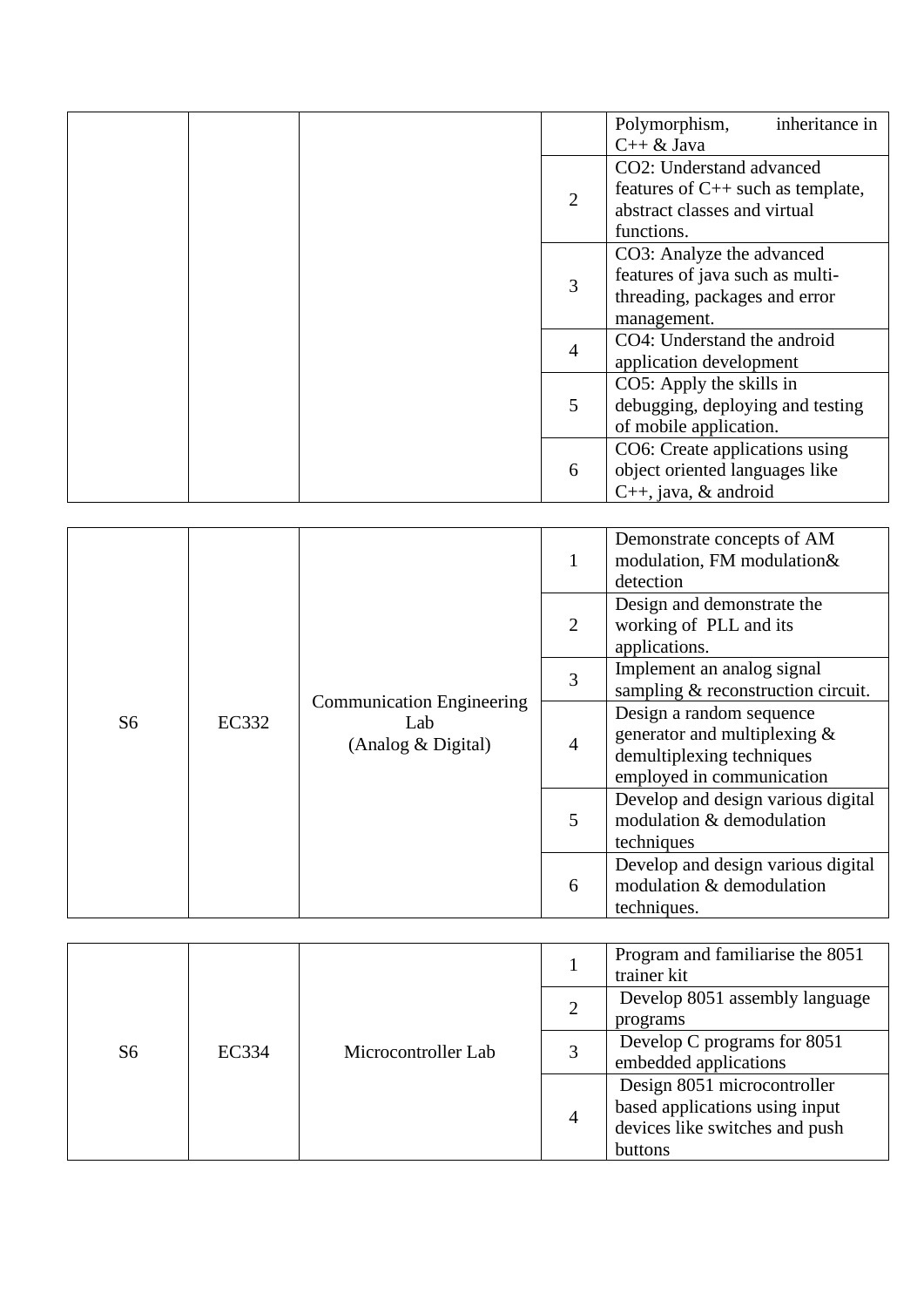|  |          | Design 8051 microcontroller<br>based applications using output<br>display devices like leds and lcds.                                              |
|--|----------|----------------------------------------------------------------------------------------------------------------------------------------------------|
|  | $\sigma$ | Design 8051 microcontroller<br>based applications using<br>Analog/Digital and Digital/Analog<br>Converters to manipulate physical<br>world signals |

|                |       |                           |   | Test comprehensive knowledge in<br>subject                       |
|----------------|-------|---------------------------|---|------------------------------------------------------------------|
|                |       |                           | 2 | Create self confidence                                           |
| S <sub>6</sub> | EC352 | Comprehensive Examination | 3 | Analyze problems/situations in<br>respective area of Engineering |
|                |       |                           | 4 | Develop professional competency                                  |
|                |       |                           |   | Organize time and stress pressures                               |
|                |       |                           | 6 | Develop communication skills                                     |

|    |       | <b>INFORMATION THEORY</b><br>& CODING | $\mathbf{1}$   | Will be able to understand concept<br>of information, calculation of<br>information content of a random<br>variable from its probability<br>distribution and applying Shannons<br>source coding theorem. |
|----|-------|---------------------------------------|----------------|----------------------------------------------------------------------------------------------------------------------------------------------------------------------------------------------------------|
|    |       |                                       | $\overline{2}$ | Will be able analyze the various<br>coding schemes and channel<br>capacities using Shannons<br>theorems                                                                                                  |
| S7 | EC401 |                                       | 3              | Will be able to understand the<br>importance of linear block codes<br>on communication systems.                                                                                                          |
|    |       |                                       | $\overline{4}$ | Will be able to understand<br>different codes, it encoding and<br>decoding.                                                                                                                              |
|    |       |                                       | 5              | Will be able to relate the joint,<br>conditional and marginal entropies<br>of variables in terms of theirs.                                                                                              |
|    |       |                                       | 6              | Will be able to construct efficient<br>codes for data on imperfect<br>communication channels.                                                                                                            |

| σΞ | EC403 | <b>MICROWAVE &amp; RADAR</b><br><b>ENGINEERING</b> |  | Acquire a solid foundation in<br>microwave engineering and radar<br>systems. |
|----|-------|----------------------------------------------------|--|------------------------------------------------------------------------------|
|----|-------|----------------------------------------------------|--|------------------------------------------------------------------------------|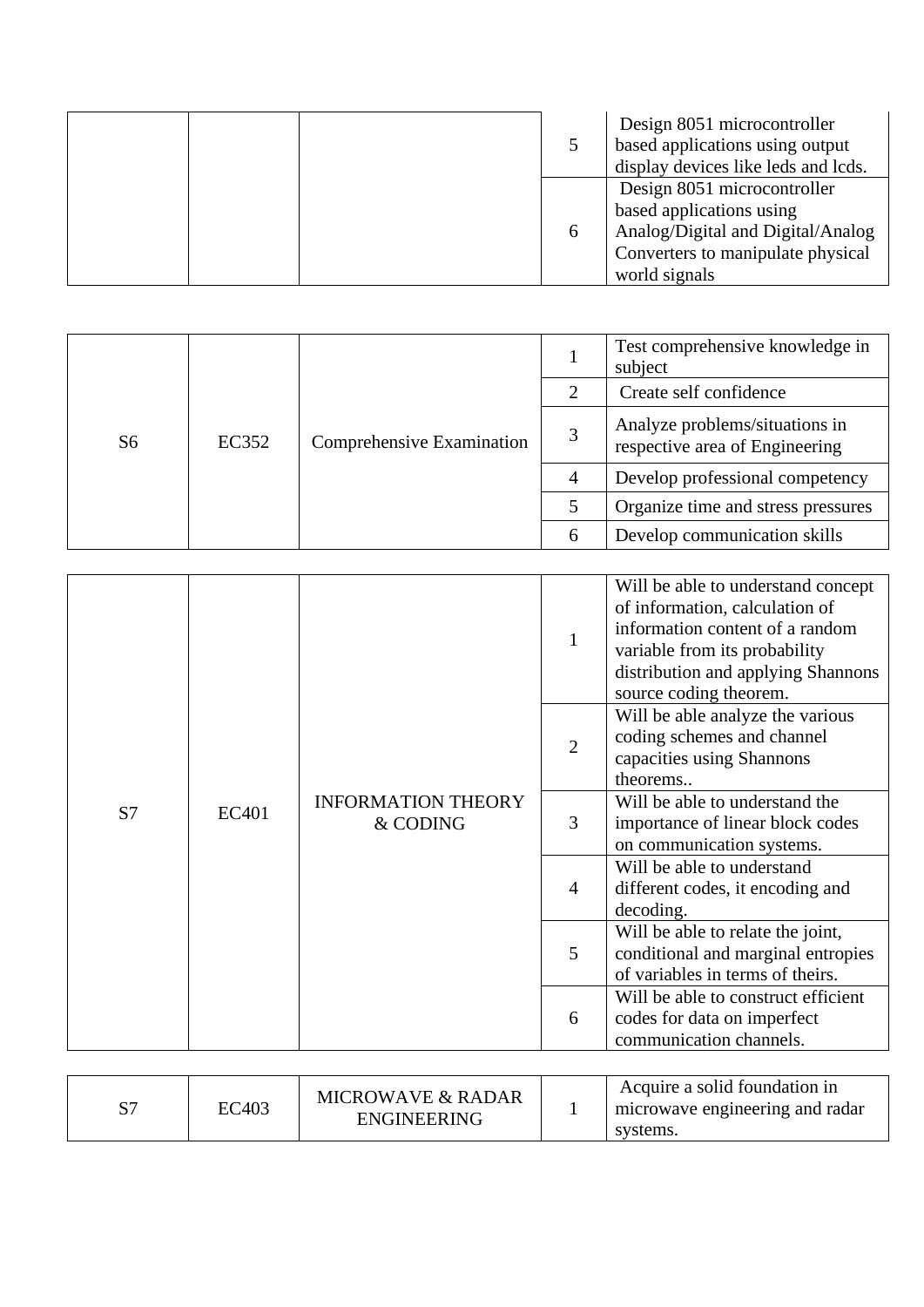| 2 | Analyze various methods and<br>principles for the generation of<br>microwaves and their limitations. |
|---|------------------------------------------------------------------------------------------------------|
|   | Describes the measurements of<br>different microwave parameters.                                     |
| 4 | Analyze Microwave network<br>characterization and passive<br>devices.                                |
|   | Acquire knowledge on solid state<br>microwave devices.                                               |
| 6 | Classify and describe different<br>types of radar systems available.                                 |

|  | <b>OPTICAL</b><br>S7<br>EC405<br><b>COMMUNICATION</b> |   |                                                                                | Know the working of optical<br>source and detector.                  |
|--|-------------------------------------------------------|---|--------------------------------------------------------------------------------|----------------------------------------------------------------------|
|  |                                                       |   | 2                                                                              | Compare the performance of<br>various optical modulation<br>schemes. |
|  |                                                       | 3 | Apply the knowledge of optical<br>amplifiers in the design of optical<br>link. |                                                                      |
|  |                                                       |   | $\overline{4}$                                                                 | Analyse the performance of<br>optical amplifiers.                    |
|  |                                                       |   | 5                                                                              | Know the concept of WDM.                                             |
|  |                                                       |   | 6                                                                              | Describe the principle of FSO and<br>lifi.                           |

| S7<br><b>EC407</b> |                 |                      |                                                                             | Compare and contrast different<br>types of network topologies and<br>protocols.                                                   |
|--------------------|-----------------|----------------------|-----------------------------------------------------------------------------|-----------------------------------------------------------------------------------------------------------------------------------|
|                    |                 |                      | 2                                                                           | List and describe the layers of OSI<br>model and TCP/IP with their<br>functions.                                                  |
|                    | <b>COMPUTER</b> | 3                    | Describe about different<br>transmission media and its<br>interconnections. |                                                                                                                                   |
|                    |                 | <b>COMMUNICATION</b> | $\overline{4}$                                                              | Understand the concept of<br>subnetting and routing mechanism.                                                                    |
|                    |                 |                      | 5                                                                           | Understand the basic protocols of<br>computer networks and how they<br>can be used to assist in new design<br>and implementation. |
|                    |                 |                      | 6                                                                           | Describe the security aspects in<br>designing a trusted computer<br>communication network.                                        |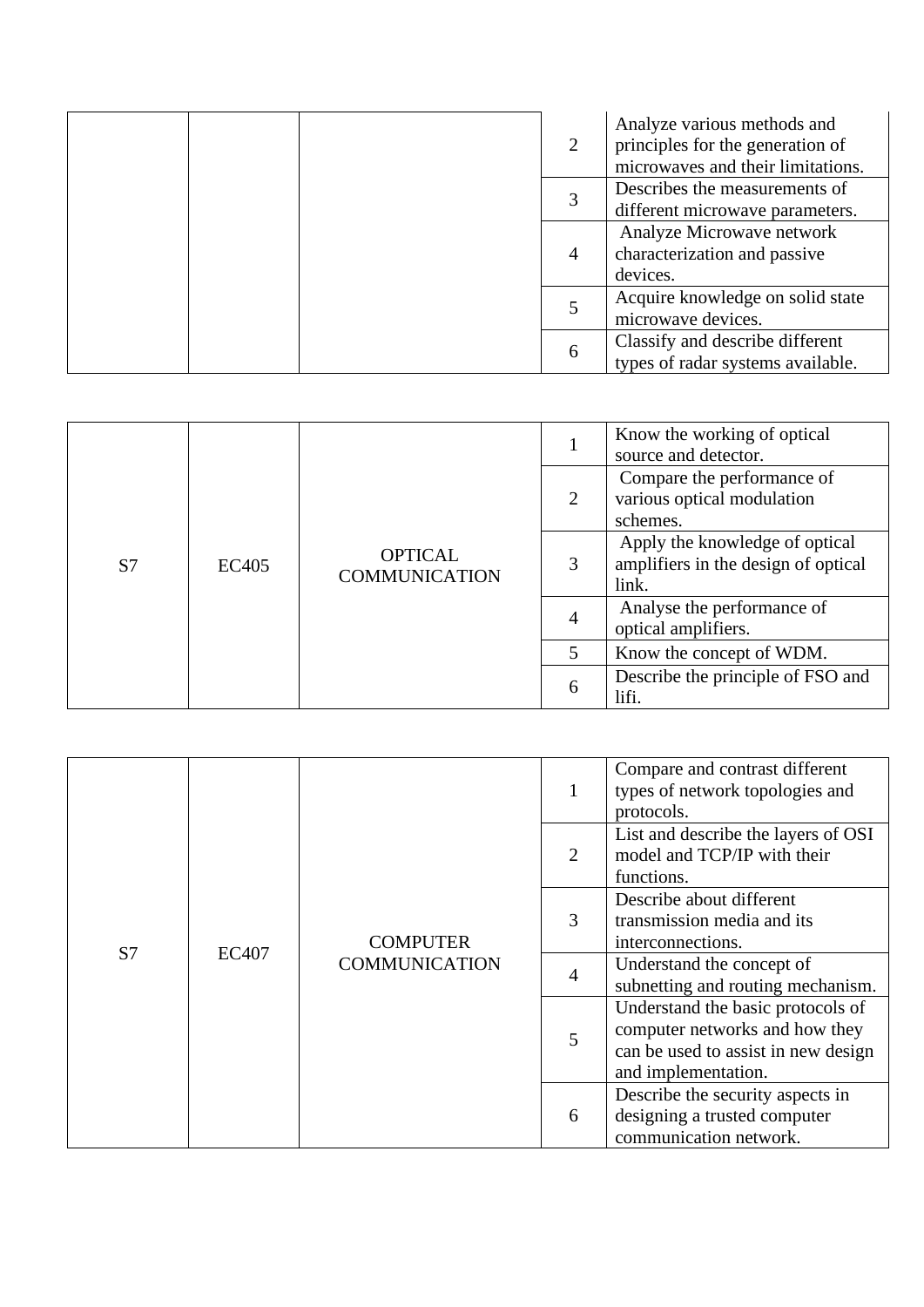|    |                                        |   | $\mathbf{1}$                                                                                                                                    | Compute transfer function of the<br>system, understand and model<br>different control systems.                                      |
|----|----------------------------------------|---|-------------------------------------------------------------------------------------------------------------------------------------------------|-------------------------------------------------------------------------------------------------------------------------------------|
| S7 | <b>CONTROL SYSTEMS</b><br><b>EC409</b> |   | 2                                                                                                                                               | Evaluate time domain response of<br>control systems and compute<br>different error coefficients.                                    |
|    |                                        |   | 3                                                                                                                                               | Analyse control systems in<br>frequency domain and use different<br>graphical tools like root locus<br>techniques for analysis.     |
|    |                                        |   | $\overline{4}$                                                                                                                                  | Understand stability analysis<br>techniques like Nyquist stability<br>criterion, bode plot etc. & design<br>of various controllers. |
|    |                                        | 5 | Solve system equations in state-<br>variable form (state variable<br>analysis) $\&$ learn the concepts of<br>Controllability and Observability. |                                                                                                                                     |
|    |                                        |   | 6                                                                                                                                               | Analyse and design discrete-data<br>control systems                                                                                 |

|  |                                                                                                   |                |                                                                                                 | Understand different microwave<br>equipment and bench set up.                   |
|--|---------------------------------------------------------------------------------------------------|----------------|-------------------------------------------------------------------------------------------------|---------------------------------------------------------------------------------|
|  |                                                                                                   | 2              | Gain knowledge about different<br>microwave sources, its working<br>and characteristics.        |                                                                                 |
|  | <b>COMMUNICATION</b><br><b>SYSTEMS LAB</b><br>S <sub>7</sub><br>EC431<br>(OPTICAL &<br>MICROWAVE) | 3              | Recognize the measurement of<br>different microwave parameters<br>using microwave bench set up. |                                                                                 |
|  |                                                                                                   | $\overline{4}$ | Interpret different optical<br>components in optical bench set<br>up.                           |                                                                                 |
|  |                                                                                                   | 5              | Demonstrate on different optical<br>sources and measure its<br>characteristics.                 |                                                                                 |
|  |                                                                                                   |                | 6                                                                                               | Analyze different optical<br>parameters and losses in optical<br>communication. |

| S7 | Seminar and Project<br>$**451$<br>Preliminary |   |                                                | To analyse a current topic of<br>professional interest |
|----|-----------------------------------------------|---|------------------------------------------------|--------------------------------------------------------|
|    |                                               |   |                                                | To present a topic before an<br>audience               |
|    |                                               |   |                                                | To identify an engineering problem                     |
|    |                                               | 4 | To analyse and solve an<br>engineering problem |                                                        |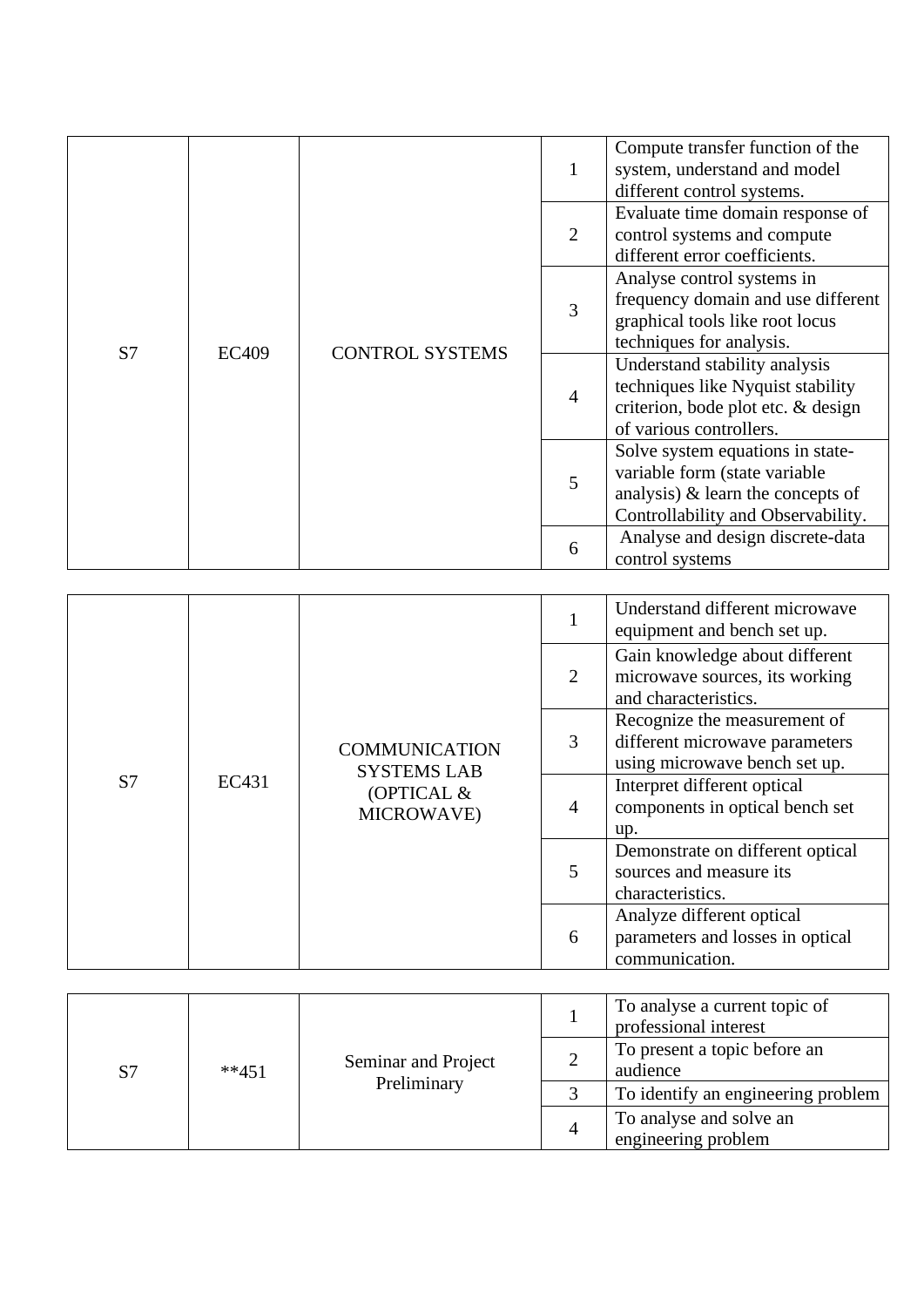|  | To propose a work plan and<br>implement the solution for an<br>engineering problem |
|--|------------------------------------------------------------------------------------|
|  | Students will have a knowledge on<br>how to prepare a project report               |

| S7<br>EC465 |  |             | 1                                                                        | Discuss the basics of MEMS and<br>to review the basic mechanical<br>concepts |
|-------------|--|-------------|--------------------------------------------------------------------------|------------------------------------------------------------------------------|
|             |  |             | $\overline{2}$                                                           | Analyse the working principles of<br>micro sensors and actuators.            |
|             |  |             | 3                                                                        | Identify the importance of scaling<br>laws in the design of<br>Microsystems. |
|             |  | <b>MEMS</b> | $\overline{4}$                                                           | Understand the typical materials<br>used for fabrication of<br>microsystems  |
|             |  |             | 5                                                                        | Describe the principles of standard<br>microfabrication techniques           |
|             |  | 6           | Examine the challenges in the<br>design of fabrication of<br>microsystem |                                                                              |

|                |       |                        |                | Understand the basics of<br>nanotechnology and quantum<br>mechanics |
|----------------|-------|------------------------|----------------|---------------------------------------------------------------------|
|                |       |                        | $\overline{2}$ | Analyze different methods of<br>fabrication of nanoparticles        |
|                |       |                        |                | Understand different tools for                                      |
| S <sub>8</sub> | EC402 | <b>NANOELECTRONICS</b> | 3              | characterization of nanomaterials                                   |
|                |       |                        | 4              | Evaluate the behaviour of 2D                                        |
|                |       |                        |                | electronic systems                                                  |
|                |       |                        |                | Understand the transport of charge                                  |
|                |       |                        | 5              | in electric and magnetic field in                                   |
|                |       |                        |                | nanoelectronics                                                     |
|                |       |                        |                | Create awareness of different                                       |
|                |       |                        | 6              | nanolectronic devices.                                              |

|                |              | <b>ADVANCED</b>                        | Understand the microwave radio<br>communication in general, the<br>modulations, its advantages &<br>disadvantages.                                                           |
|----------------|--------------|----------------------------------------|------------------------------------------------------------------------------------------------------------------------------------------------------------------------------|
| S <sub>8</sub> | <b>EC404</b> | <b>COMMUNICATION</b><br><b>SYSTEMS</b> | Gain knowledge and awareness of<br>the technologies used in digital TV<br>and its various file formats,<br>modulation schemes, display<br>technologies used inn digital tvs. |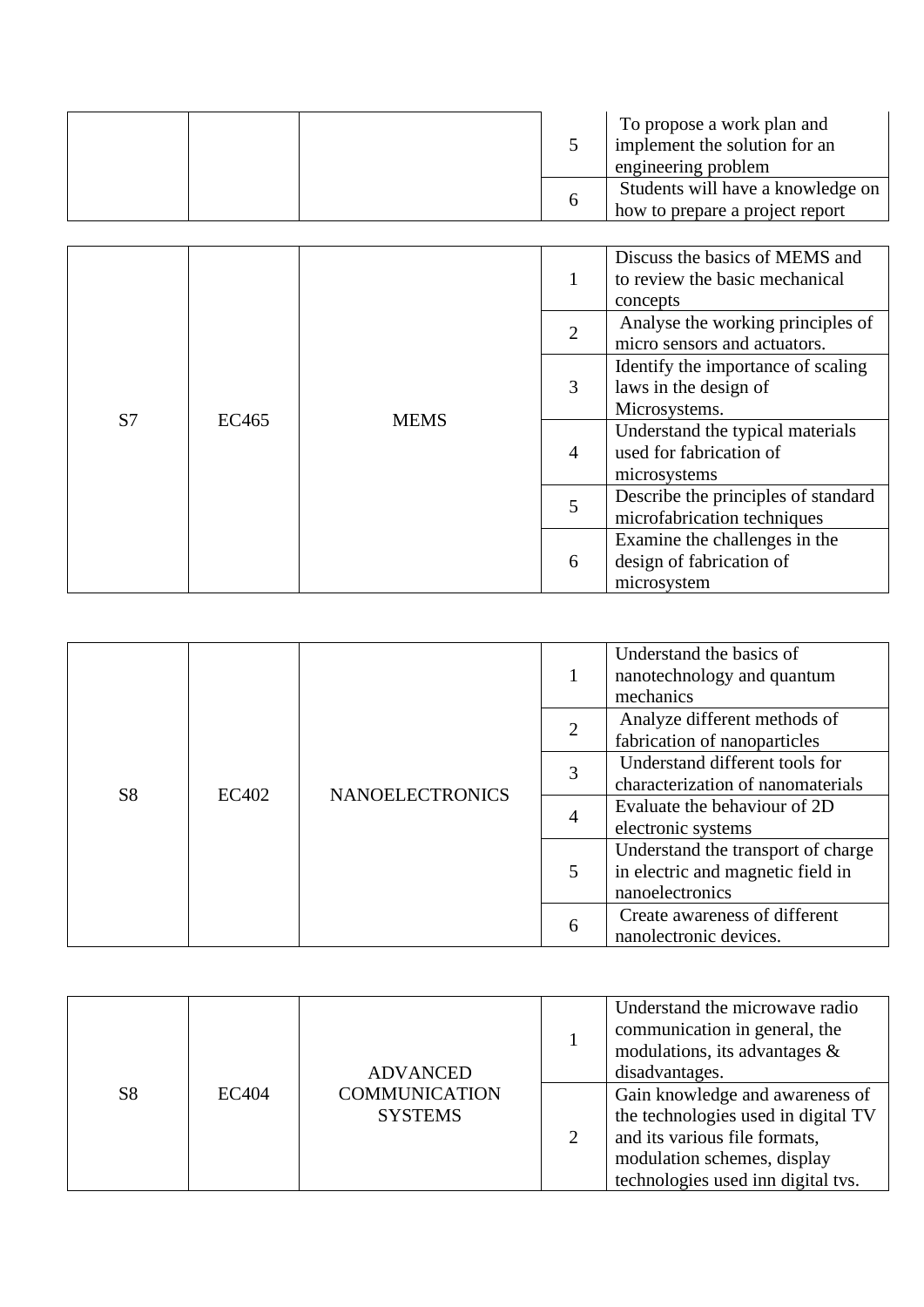|  | 3              | Explain the various satellite<br>communication system theories,<br>terms related to satellite systems,<br>subsystems and satellite                                                                                                                                    |
|--|----------------|-----------------------------------------------------------------------------------------------------------------------------------------------------------------------------------------------------------------------------------------------------------------------|
|  |                | applications.<br>Describe the evolution of mobile<br>radio communication, various                                                                                                                                                                                     |
|  | $\overline{4}$ | generations of wireless networks,<br>technologies and their architecture<br>along the spectrum allocation.                                                                                                                                                            |
|  | 5              | Understand the basic principle<br>behind cellular concept &<br>management techniques such as<br>channel allocation, hand off, cell<br>splits, sectoring, and physical<br>mechanisms that affecting the<br>signal & characteristics of different<br>wireless channels. |
|  | 6              | Analyzing and studying GSM<br>network architecture, data services<br>and various multiple access<br>techniques employed in GSM<br>&CDMA networks to share the<br>spectrum efficiency.                                                                                 |

|                |              |                |                | Analyze a current topic of<br>professional interest                                                                   |
|----------------|--------------|----------------|----------------|-----------------------------------------------------------------------------------------------------------------------|
|                |              |                | 2              | Present a topic before the audience                                                                                   |
|                |              |                | 3              | Identify an engineering problem                                                                                       |
| S <sub>8</sub> | <b>EC492</b> | <b>PROJECT</b> | $\overline{4}$ | Think innovatively on the<br>development of components,<br>products, process or technologies<br>in engineering field. |
|                |              |                | 5              | Apply knowledge gained in<br>solving real life engineering<br>problems                                                |
|                |              |                | 6              | Prepare a project report                                                                                              |

|                |       |                                              | Understand the working of<br>different bias circuits.  |
|----------------|-------|----------------------------------------------|--------------------------------------------------------|
|                |       |                                              | Analyze the working of CMOS<br>amplifiers.             |
| S <sub>8</sub> | EC462 | <b>MIXED SIGNAL CIRCUIT</b><br><b>DESIGN</b> | Understand the working of CMOS<br>op-amp.              |
|                |       |                                              | Understand the working of PLL.                         |
|                |       |                                              | Analyze the working of switched<br>capacitor circuits. |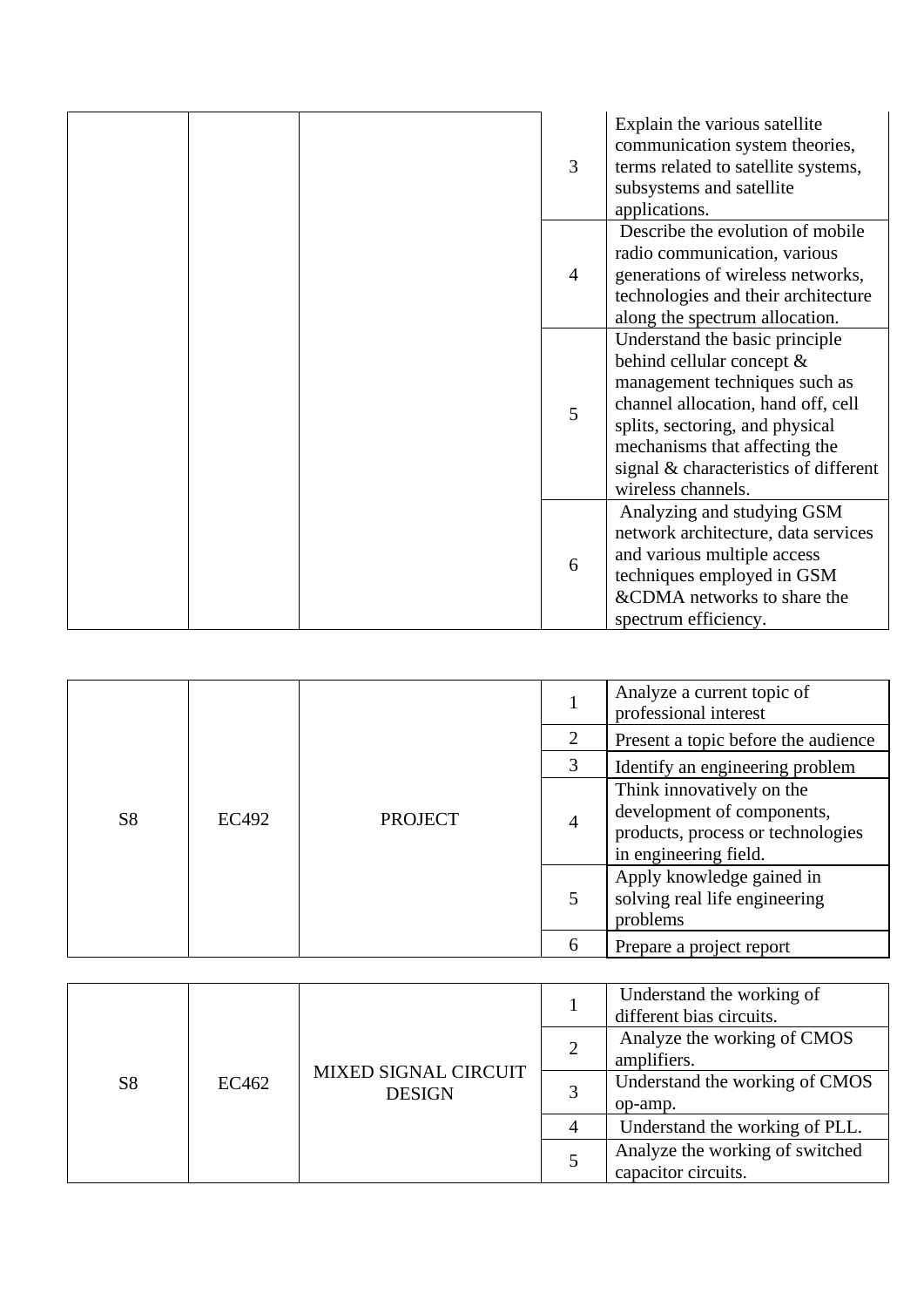|  |  |  |  | Analyze the working of data<br>converters. |
|--|--|--|--|--------------------------------------------|
|--|--|--|--|--------------------------------------------|

|                |              |                       |                | Identify the sources of power<br>dissipation in digital IC systems.                      |
|----------------|--------------|-----------------------|----------------|------------------------------------------------------------------------------------------|
|                |              |                       | $\overline{2}$ | Understand the impact of power on<br>system performance and reliability                  |
| S <sub>8</sub> | <b>EC464</b> | <b>LOW POWER VLSI</b> | 3              | Understand leakage sources and<br>reduction techniques                                   |
|                |              |                       | $\overline{4}$ | Recognise advanced issues in<br>VLSI systems, specific to the deep-<br>submicron silicon |
|                |              |                       | 5              | Technologies                                                                             |
|                |              |                       | 6              | Identify the mechanisms of power<br>dissipation in CMOS integrated<br>circuits           |

|                |       |                                       |                | Student can understand the<br>mathematical models for<br>cryptography.                    |
|----------------|-------|---------------------------------------|----------------|-------------------------------------------------------------------------------------------|
|                |       |                                       | 2              | Students can identify network<br>security treats and can develop<br>security models.      |
| S <sub>8</sub> | EC468 | <b>SECURE</b><br><b>COMMUNICATION</b> | 3              | They get idea about various<br>encryption and decryption<br>techniques.                   |
|                |       |                                       | $\overline{4}$ | Students can understand the<br>security issues in public and<br>private key cryptography. |
|                |       |                                       | 5              | They can identify various intrusion<br>techniques and suggest methods to<br>prevent them. |
|                |       |                                       | 6              | Students get idea about password<br>management for network security.                      |

|                |       | <b>INTEGRATED OPTICS &amp;</b>    |   | Devices that are basic components<br>of integrated optics and photonic<br>systems including Optical wave<br>guides, optical couplers, Lasers,<br>Detectors and modulators |
|----------------|-------|-----------------------------------|---|---------------------------------------------------------------------------------------------------------------------------------------------------------------------------|
| S <sub>8</sub> | EC472 | <b>PHOTONIC</b><br><b>SYSTEMS</b> | ∍ | Light propagation in waveguides                                                                                                                                           |
|                |       |                                   |   | The fabrication process of Optical<br>Integrated devices                                                                                                                  |
|                |       |                                   | 4 | Applications of Optical Integrated<br>devices                                                                                                                             |